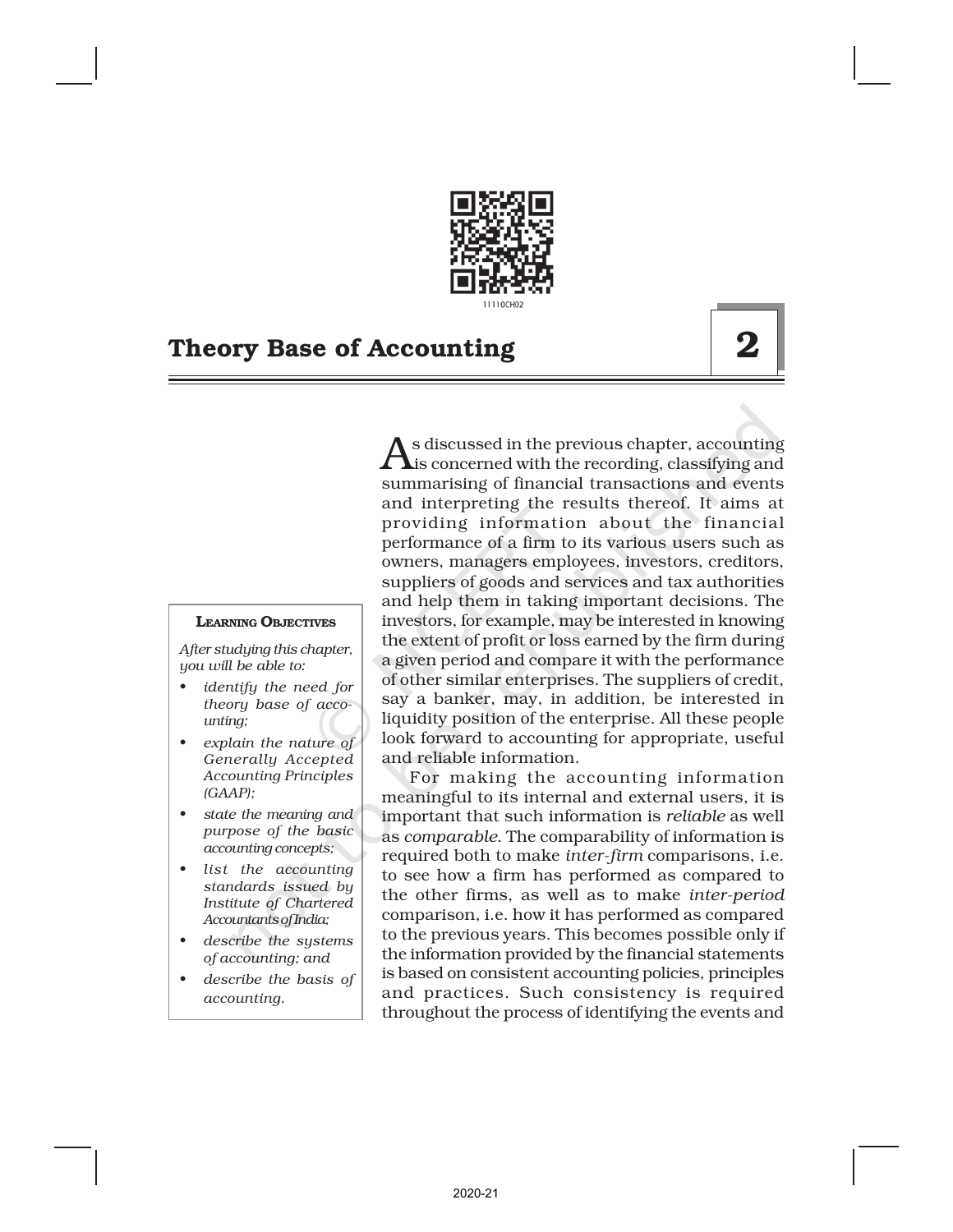transactions to be accounted for, measuring them, communicating them in the book of accounts, summarising the results thereof and reporting them to the interested parties. This calls for developing a proper theory base of accounting.

The importance of accounting theory need not be over-emphasised as no discipline can develop without a sound theoretical base. The theory base of accounting consists of principles, concepts, rules and guidelines developed over a period of time to bring uniformity and consistency to the process of accounting and enhance its utility to different users of accounting information. Apart from these, the Institute of Chartered Accountants of India, (ICAI), which is the regulatory body for standardisation of accounting policies in the country has issued Accounting Standards which are expected to be uniformly adhered to, in order to bring consistency in the accounting practices. These are discussed in the sections to follow.

#### 2.1 Generally Accepted Accounting Principles

In order to maintain uniformity and consistency in accounting records, certain rules or principles have been developed which are generally accepted by the accounting profession. These rules are called by different names such as principles, concepts, conventions, postulates, assumptions and modifying principles.

The term 'principle' has been defined by AICPA as 'A general law or rule adopted or professed as a guide to action, a settled ground or basis of conduct or practice'. The word 'generally' means 'in a general manner', i.e., pertaining to many persons or cases or occasions. Thus, Generally Accepted Accounting Principles (GAAP) refers to the rules or guidelines adopted for recording and reporting of business transactions, in order to bring uniformity in the preparation and the presentation of financial statements. For example, one of the important rule is to record all transactions on the basis of historical cost, which is verifiable from the documents such as cash receipt for the money paid. This brings in objectivity in the process of recording and makes the accounting statements more acceptable to various users.

The Generally Accepted Accounting Principles have evolved over a long period of time on the basis of past experiences, usages or customs, statements by individuals and professional bodies and regulations by government agencies and have general acceptability among most accounting professionals. However, the principles of accounting are not static in nature. These are constantly influenced by changes in the legal, social and economic environment as well as the needs of the users.

These principles are also referred as concepts and conventions. The term *concept* refers to the necessary assumptions and ideas which are fundamental to accounting practice, and the term *convention* connotes customs or traditions as a guide to the preparation of accounting statements. In practice, the same rules or guidelines have been described by one author as a concept, by another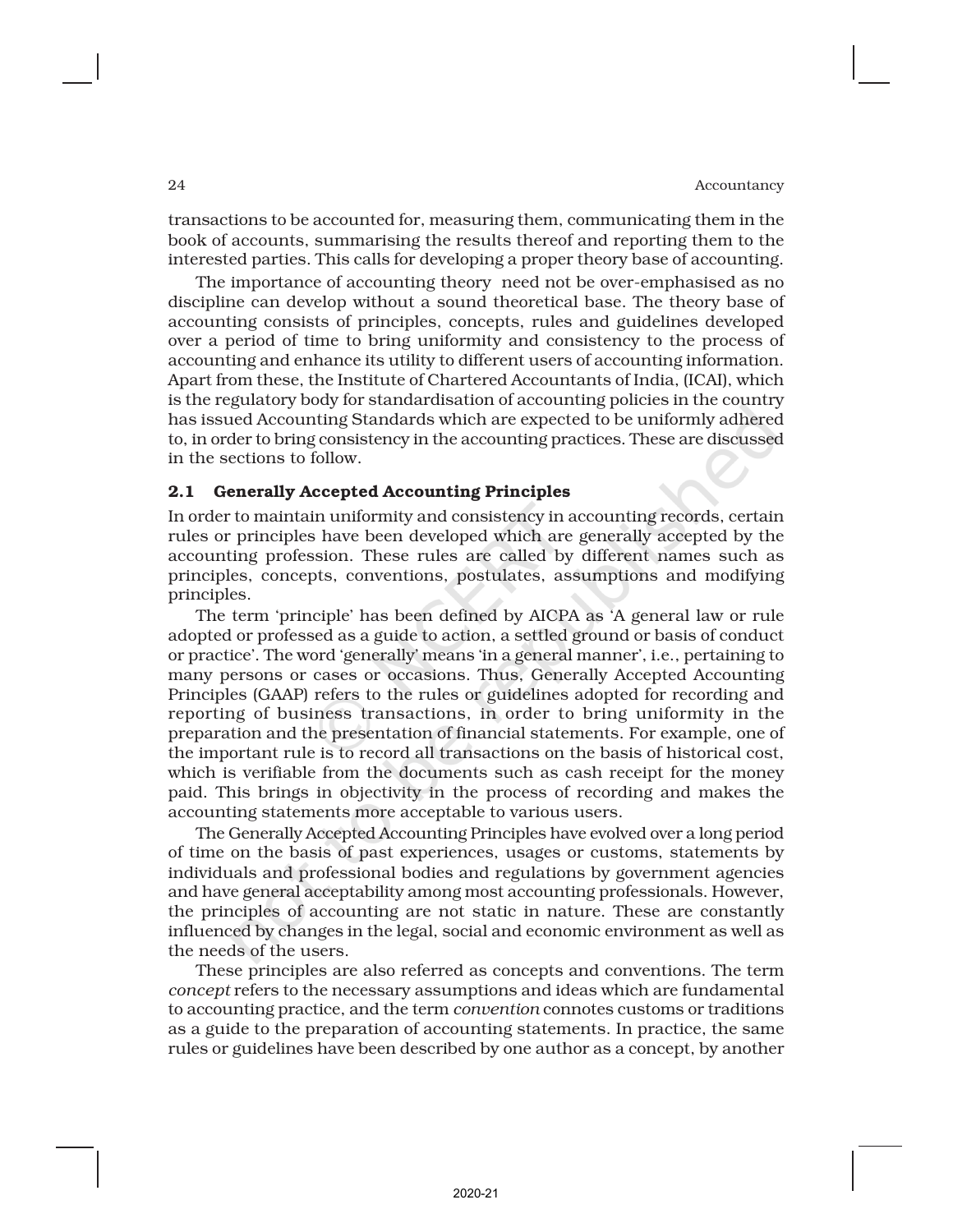as a postulate and still by another as convention. This at times becomes confusing to the learners. Instead of going into the semantics of these terms, it is important to concentrate on the practicability of their usage. From the practicability view point, it is observed that the various terms such as principles, postulates, conventions, modifying principles, assumptions, etc. have been used interchangeably and are referred to as *Basic Accounting Concepts* in the present chapter.

## 2.2 Basic Accounting Concepts

The basic accounting concepts are referred to as the fundamental ideas or basic assumptions underlying the theory and practice of financial accounting and are broad working rules for all accounting activities and developed by the accounting profession. The important concepts have been listed as below:

- Business entity;
- Money measurement;
- Going concern;
- Accounting period;
- Cost
- Dual aspect (or Duality);
- Revenue recognition (Realisation);
- Matching;
- Full disclosure;
- Consistency;
- Conservatism (Prudence);
- Materiality;
- Objectivity.

# *2.2.1 Business Entity Concept*

The concept of business entity assumes that *business* has a *distinct and separate* entity from its owners. It means that for the purposes of accounting, the business and its owners are to be treated as two separate entities. Keeping this in view, when a person brings in some money as capital into his business, in accounting records, it is treated as liability of the business to the owner. Here, one separate entity (owner) is assumed to be giving money to another distinct entity (business unit). Similarly, when the owner withdraws any money from the business for his personal expenses(drawings), it is treated as reduction of the owner's capital and consequently a reduction in the liabilities of the business.

The accounting records are made in the book of accounts from the point of view of the business unit and not that of the owner. The personal assets and liabilities of the owner are, therefore, not considered while recording and reporting the assets and liabilities of the business. Similarly, personal transactions of the owner are not recorded in the books of the business, unless it involves inflow or outflow of business funds.

# *2.2.2 Money Measurement Concept*

The concept of money measurement states that only those transactions and happenings in an organisation which can be expressed in terms of money such as sale of goods or payment of expenses or receipt of income, etc., are to be recorded in the book of accounts. All such transactions or happenings which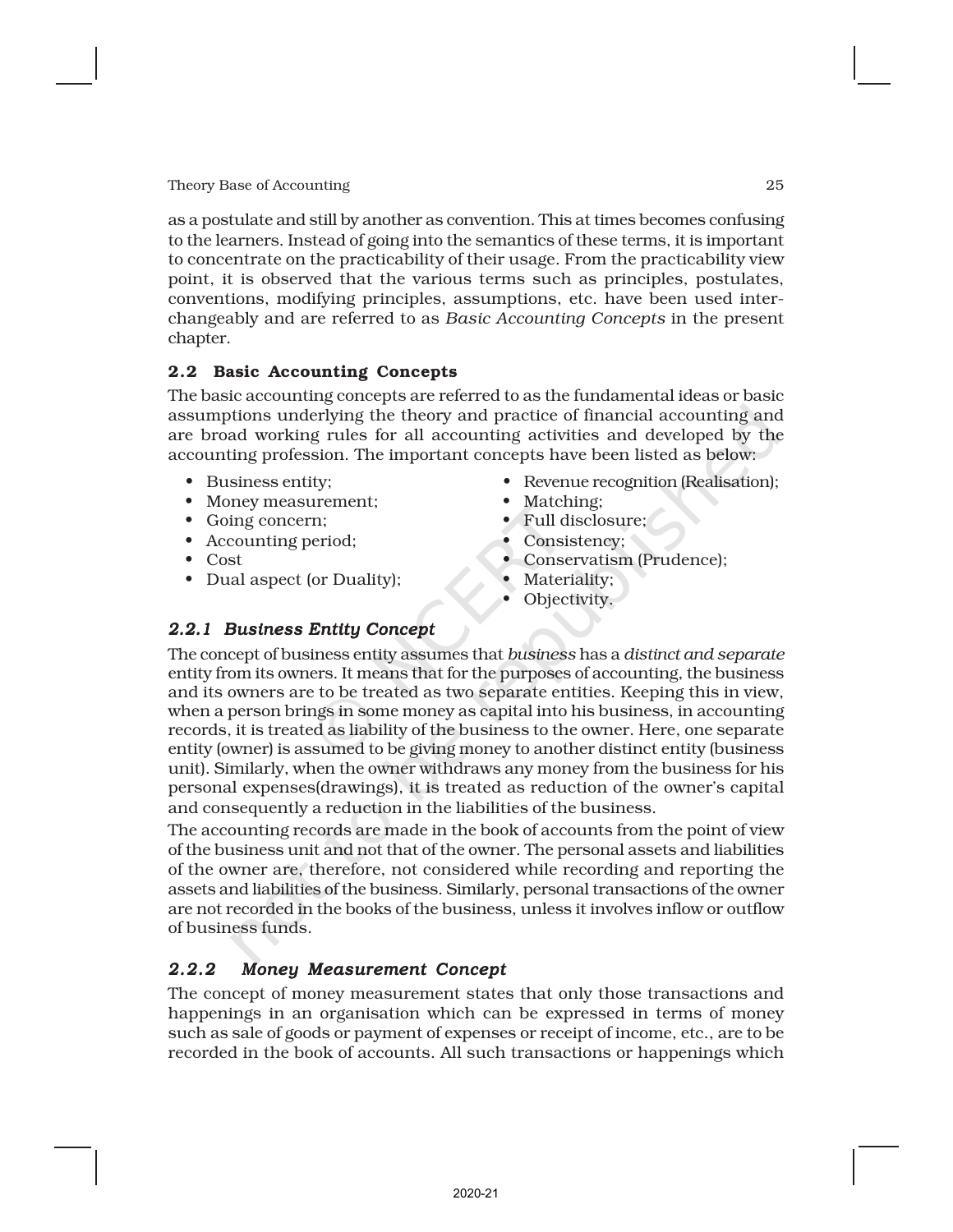can not be expressed in monetary terms, for example, the appointment of a manager, capabilities of its human resources or creativity of its research department or image of the organisation among people in general do not find a place in the accounting records of a firm.

Another important aspect of the concept of money measurement is that the records of the transactions are to be kept not in the physical units but in the monetary unit. For example, an organisation may, on a particular day, have a factory on a piece of land measuring 2 acres, office building containing 10 rooms, 30 personal computers, 30 office chairs and tables, a bank balance of  $\bar{z}5$  lakh, raw material weighing 20-tons, and 100 cartons of finished goods. These assets are expressed in different units, so can not be added to give any meaningful information about the total worth of business. For accounting purposes, therefore, these are shown in money terms and recorded in rupees and paise. In this case, the cost of factory land may be say  $\bar{\zeta}$  2 crore; office building  $\bar{\zeta}$  1 crore; computers  $\bar{\xi}$ 15 lakh; office chairs and tables  $\bar{\xi}$  2 lakh; raw material  $\bar{\xi}$  33 lakh and finished goods  $\bar{\tau}$  4 lakh. Thus, the total assets of the enterprise are valued at  $\bar{\xi}$  3 crore and 59 lakh. Similarly, all transactions are recorded in rupees and paise as and when they take place.

The money measurement assumption is not free from limitations. Due to the changes in prices, the value of money does not remain the same over a period of time. The value of rupee today on account of rise in prices is much less than what it was, say ten years back. Therefore, in the balance sheet, when we add different assets bought at different points of time, say building purchased in 1995 for  $\bar{\tau}$  2 crore, and plant purchased in 2005 for  $\bar{\tau}$  1 crore, we are in fact adding heterogeneous values, which can not be clubbed together. As the change in the value of money is not reflected in the book of accounts, the accounting data does not reflect the true and fair view of the affairs of an enterprise.

#### *2.2.3 Going Concern Concept*

The concept of *going concern* assumes that a business firm would continue to carry out its operations indefinitely, i.e. for a fairly long period of time and would not be liquidated in the foreseeable future. This is an important assumption of accounting as it provides the very basis for showing the value of assets in the balance sheet.

An asset may be defined as a *bundle of services*. When we purchase an asset, for example, a personal computer, for a sum of  $\bar{\tau}$  50,000, what we are buying really is the services of the computer that we shall be getting over its estimated life span, say 5 years. It will not be fair to charge the whole amount of  $\bar{\xi}$  50,000, from the revenue of the year in which the asset is purchased. Instead, that part of the asset which has been consumed or used during a period should be charged from the revenue of that period. The assumption regarding continuity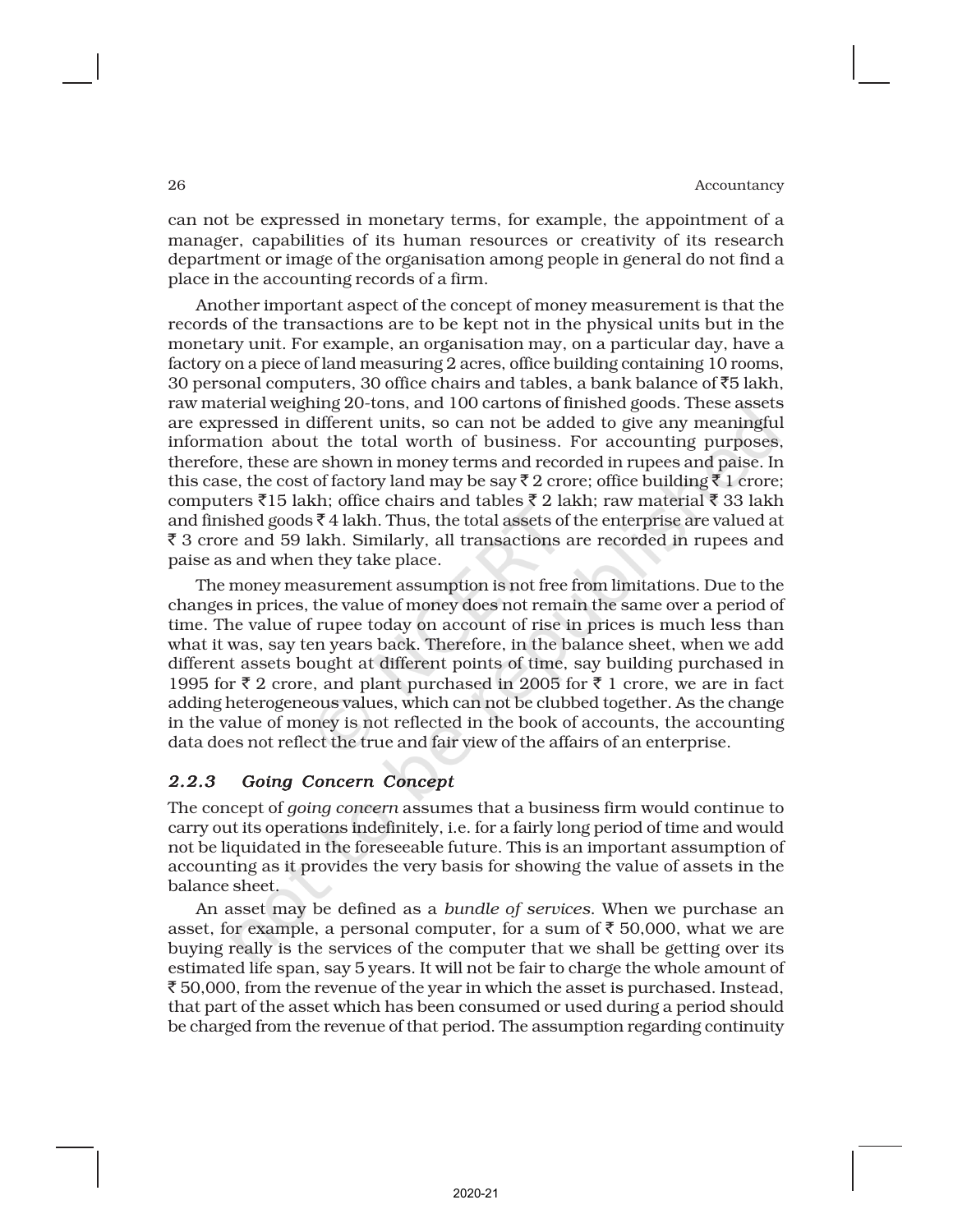of business allows us to charge from the revenues of a period only that part of the asset which has been consumed or used to earn that revenue in that period and carry forward the remaining amount to the next years, over the estimated life of the asset. Thus, we may charge  $\bar{\tau}$  10,000 every year for 5 years from the profit and loss account. In case the continuity assumption is not there, the whole cost ( $\bar{\tau}$  50,000 in the present example) will need to be charged from the revenue of the year in which the asset was purchased.

## *2.2.4 Accounting Period Concept*

Accounting period refers to the span of time at the end of which the financial statements of an enterprise are prepared, to know whether it has earned profits or incurred losses during that period and what exactly is the position of its assets and liabilities at the end of that period. Such information is required by different users at regular interval for various purposes, as no firm can wait for long to know its financial results as various decisions are to be taken at regular intervals on the basis of such information. The financial statements are, therefore, prepared at regular interval, normally after a period of one year, so that timely information is made available to the users. This interval of time is called accounting period.

The Companies Act 2013 and the Income Tax Act require that the income statements should be prepared annually. However, in case of certain situations, preparation of interim financial statements become necessary. For example, at the time of retirement of a partner, the accounting period can be different from twelve months period. Apart from these companies whose shares are listed on the stock exchange, are required to publish quarterly results to ascertain the profitability and financial position at the end of every three months period.

#### Test Your Understanding - I

*Choose the Correct Answer*

- 1. During the life-time of an entity accounting produce financial statements in accordance with which basic accounting concept:
	- (a) Conservation
	- (b) Matching
	- (c) Accounting period
	- (d) None of the above
- 2. When information about two different enterprises have been prepared presented in a similar manner the information exhibits the characteristic of:
	- (a) Verifiability
	- (b) Relevance
	- (c) Reliability
	- (d) None of the above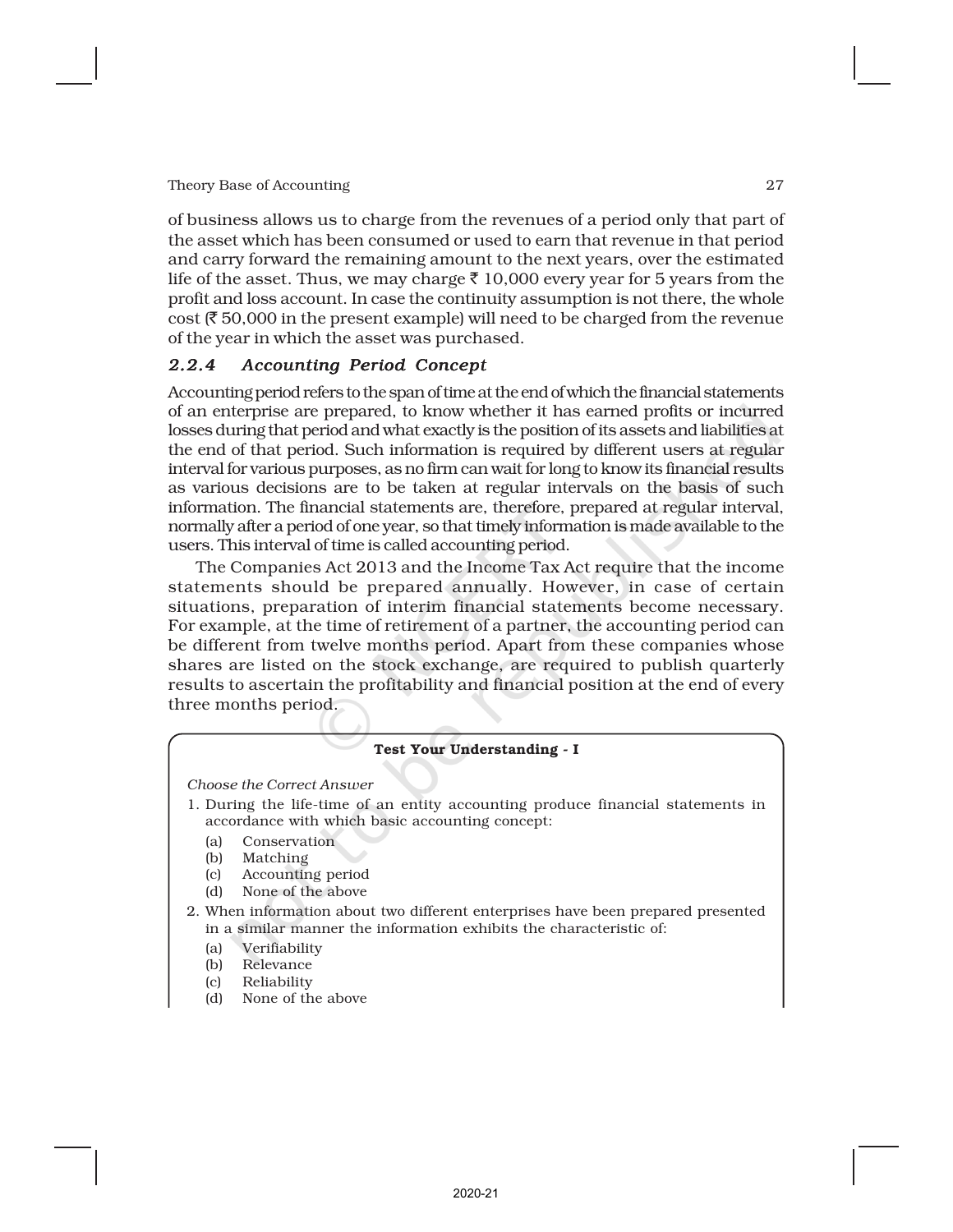- 3. A concept that a business enterprise will not be sold or liquidated in the near future is known as :
	- (a) Going concern
	- (b) Economic entity
	- (c) Monetary unit
	- (d) None of the above
- 4. The primary qualities that make accounting information useful for decision-making are :
	- (a) Relevance and freedom from bias
	- (b) Reliability and comparability
	- (c) Comparability and consistency
	- (d) None of the above

#### *2.2.5 Cost Concept*

The cost concept requires that all assets are recorded in the book of accounts at their purchase price, which includes cost of acquisition, transportation, installation and making the asset ready to use. To illustrate, on June 2005, an old plant was purchased for  $\bar{\tau}$  50 lakh by Shiva Enterprise, which is into the business of manufacturing detergent powder. An amount of  $\bar{\tau}$  10,000 was spent on transporting the plant to the factory site. In addition,  $\bar{\xi}$  15,000 was spent on repairs for bringing the plant into running position and  $\bar{\xi}$  25,000 on its installation. The total amount at which the plant will be recorded in the books of account would be the sum of all these, i.e. ₹ 50,50,000.

The concept of cost is historical in nature as it is something, which has been paid on the date of acquisition and does not change year after year. For example, if a building has been purchased by a firm for  $\bar{\tau}$  2.5 crore, the purchase price will remain the same for all years to come, though its market value may change. Adoption of historical cost brings in objectivity in recording as the cost of acquisition is easily verifiable from the purchase documents. The market value basis, on the other hand, is not reliable as the value of an asset may change from time to time, making the comparisons between one period to another rather difficult.

However, an important limitation of the historical cost basis is that it does not show the true worth of the business and may lead to hidden profits. During the period of rising prices, the market value or the cost at (which the assets can be replaced are higher than the value at which these are shown in the book of accounts) leading to hidden profits.

## *2.2.6 Dual Aspect Concept*

Dual aspect is the foundation or basic principle of accounting. It provides the very basis for recording business transactions into the book of accounts. This concept states that every transaction has a dual or two-fold effect and should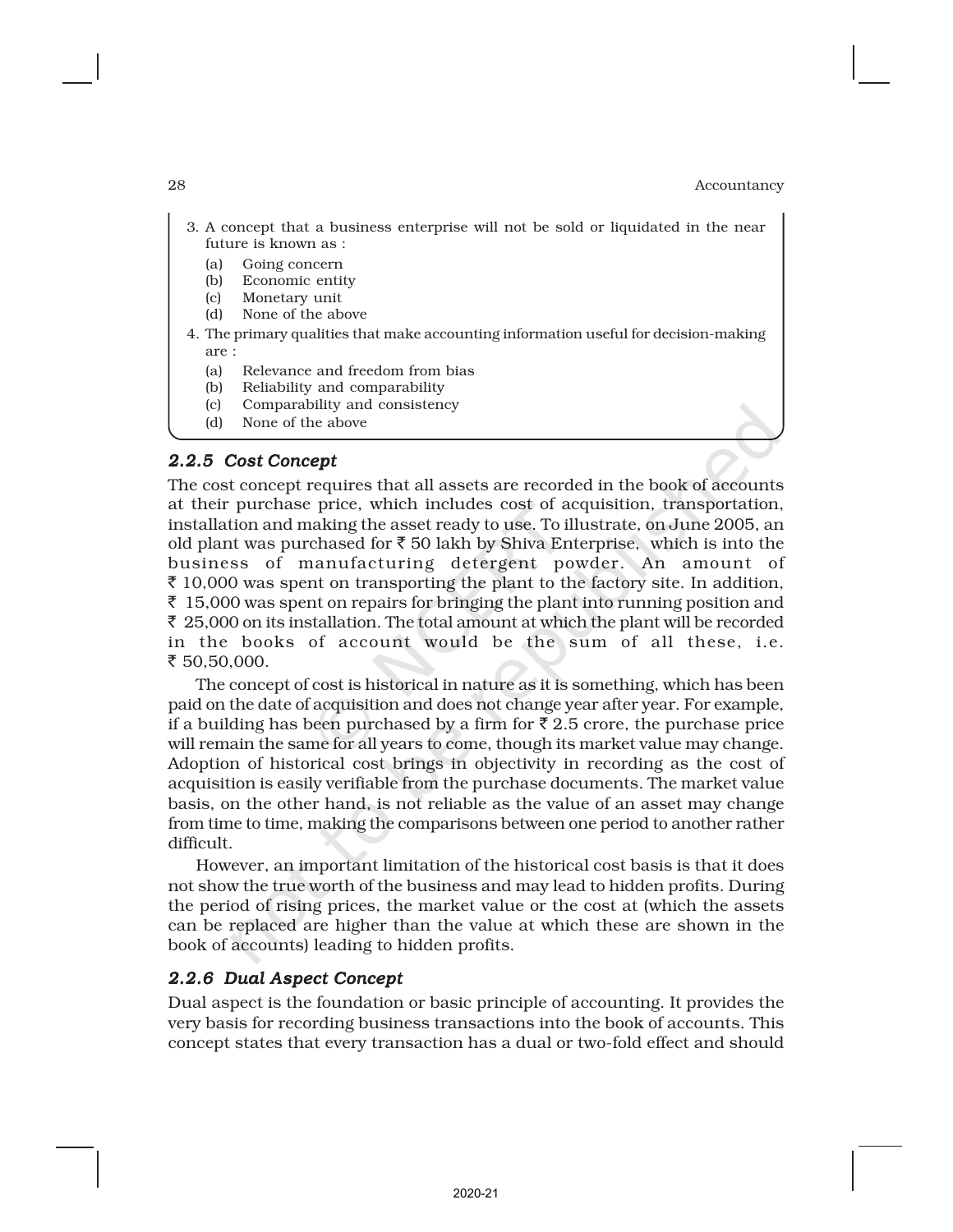therefore be recorded at two places. In other words, at least two accounts will be involved in recording a transaction. This can be explained with the help of an example. Ram started business by investing in a sum of  $\bar{\tau}$  50,00,000. The amount of money brought in by Ram will result in an increase in the assets (cash) of business by  $\bar{\tau}$  50,00,000. At the same time, the owner's equity or capital will also increase by an equal amount. It may be seen that the two items that got affected by this transaction are cash and capital account.

Let us take another example to understand this point further. Suppose the firm purchase goods worth  $\bar{\tau}$  10,00,000 on cash. This will increase an asset (stock of goods) on the one hand and reduce another asset (cash) on the other. Similarly, if the firm purchases a machine worth  $\bar{\tau}$  30,00,000 on credit from Reliable Industries. This will increase an asset (machinery) on the one hand and a liability (creditor) on the other. This type of dual effect takes place in case of all business transactions and is also known as duality principle.

The duality principle is commonly expressed in terms of fundamental Accounting Equation, which is as follows :

## Assets = Liabilities + Capital

In other words, the equation states that the assets of a business are always equal to the claims of owners and the outsiders. The claims also called equity of owners is termed as *Capital(owners' equity)* and that of outsiders, as *Liabilities(creditors equity)*. The two-fold effect of each transaction affects in such a manner that the equality of both sides of equation is maintained.

The two-fold effect in respect of all transactions must be duly recorded in the book of accounts of the business. In fact, this concept forms the core of *Double Entry System* of accounting, which has been dealt in detail, in chapter 3.

#### *2.2.7 Revenue Recognition (Realisation) Concept*

The concept of *revenue recognition* requires that the revenue for a business transaction should be included in the accounting records only when it is realised. Here arises two questions in mind. First, is termed as *revenue* and the other, when the *revenue* is *realised*. Let us take the first one first. Revenue is the gross inflow of cash arising from (i) the sale of goods and services by an enterprise; and (ii) use by others of the enterprise's resources yielding interest, royalties and dividends. Secondly, revenue is assumed to be realised when a legal right to receive it arises, i.e. the point of time when goods have been sold or service has been rendered. Thus, credit sales are treated as revenue on the day sales are made and not when money is received from the buyer. As for the income such as rent, commission, interest, etc. these are recongnised on a time basis. For example, rent for the month of March 2017, even if received in April 2017, will be taken into the profit and loss account of the financial year ending March 31, 2017 and not into financial year beginning with April 2017.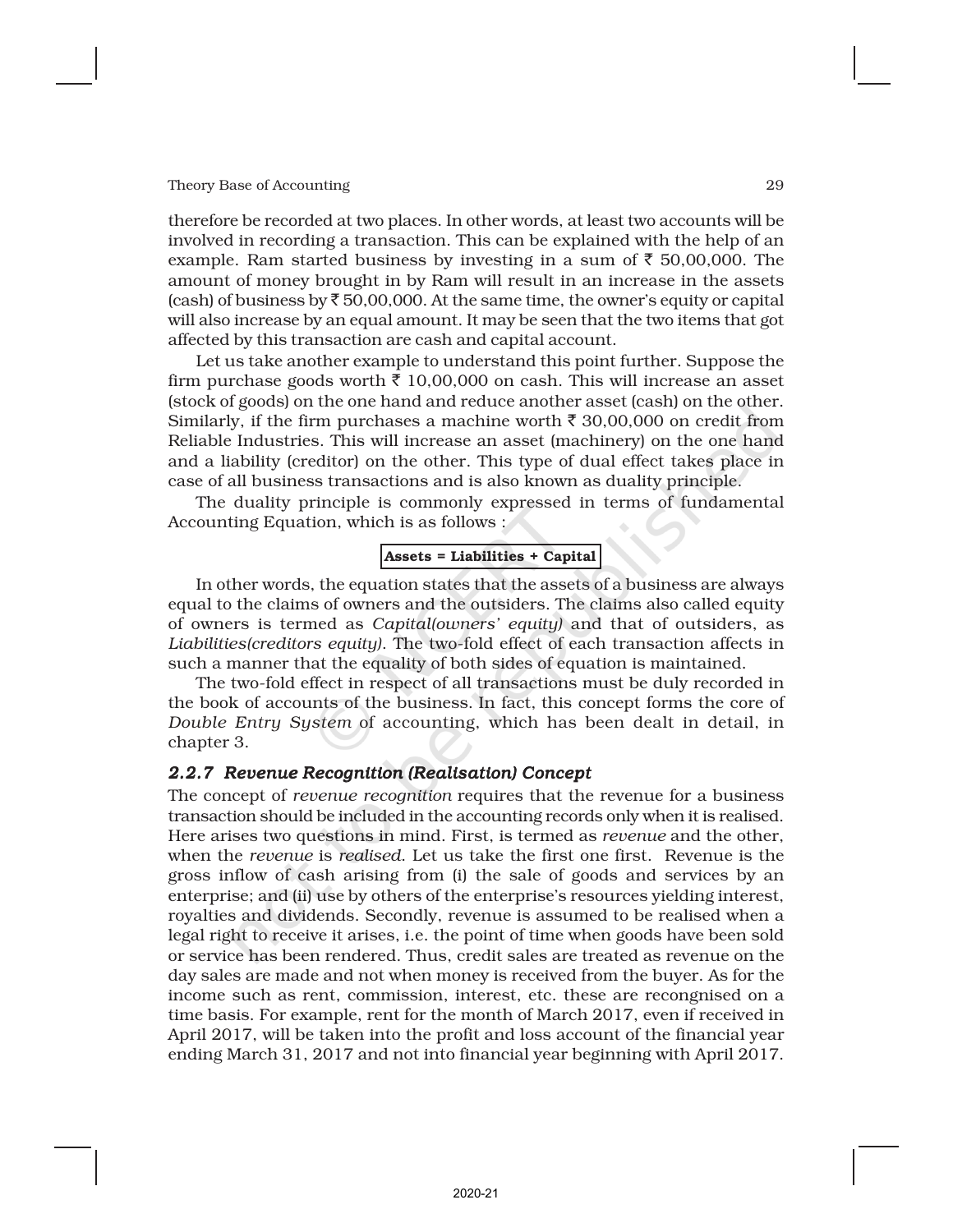Similarly, if interest for April 2017 is received in advance in March 2017, it will be taken to the profit and loss account of the financial year ending March 2018.

There are some exceptions to this general rule of revenue recognition. In case of contracts like construction work, which take long time, say 2-3 years to complete, proportionate amount of revenue, based on the part of contract completed by the end of the period is treated as realised. Similarly, when goods are sold on hire purchase, the amount collected in installments is treated as realised.

#### *2.2.8 Matching Concept*

The process of ascertaining the amount of profit earned or the loss incurred during a particular period involves deduction of related expenses from the revenue earned during that period. The matching concept emphasises exactly on this aspect. It states that expenses incurred in an accounting period should be matched with revenues during that period. It follows from this that the revenue and expenses incurred to earn these revenues must belong to the same accounting period.

As already stated, revenue is recognised when a sale is complete or service is rendered rather when cash is received. Similarly, an expense is recognised not when cash is paid but when an asset or service has been used to generate revenue. For example, expenses such as salaries, rent, insurance are recognised on the basis of period to which they relate and not when these are paid. Similarly, costs like depreciation of fixed asset is divided over the periods during which the asset is used.

Let us also understand how cost of goods are matched with their sales revenue. While ascertaining the profit or loss of an accounting year, we should not take the cost of all the goods produced or purchased during that period but consider only the cost of goods that have been sold during that year. For this purpose, the cost of unsold goods should be deducted from the cost of the goods produced or purchased. You will learn about this aspect in detail in the chapter on financial statement.

The matching concept, thus, implies that all revenues earned during an accounting year, whether received during that year, or not and all costs incurred, whether paid during the year, or not should be taken into account while ascertaining profit or loss for that year.

#### *2.2.9 Full Disclosure Concept*

Information provided by financial statements are used by different groups of people such as investors, lenders, suppliers and others in taking various financial decisions. In the corporate form of organisation, there is a distinction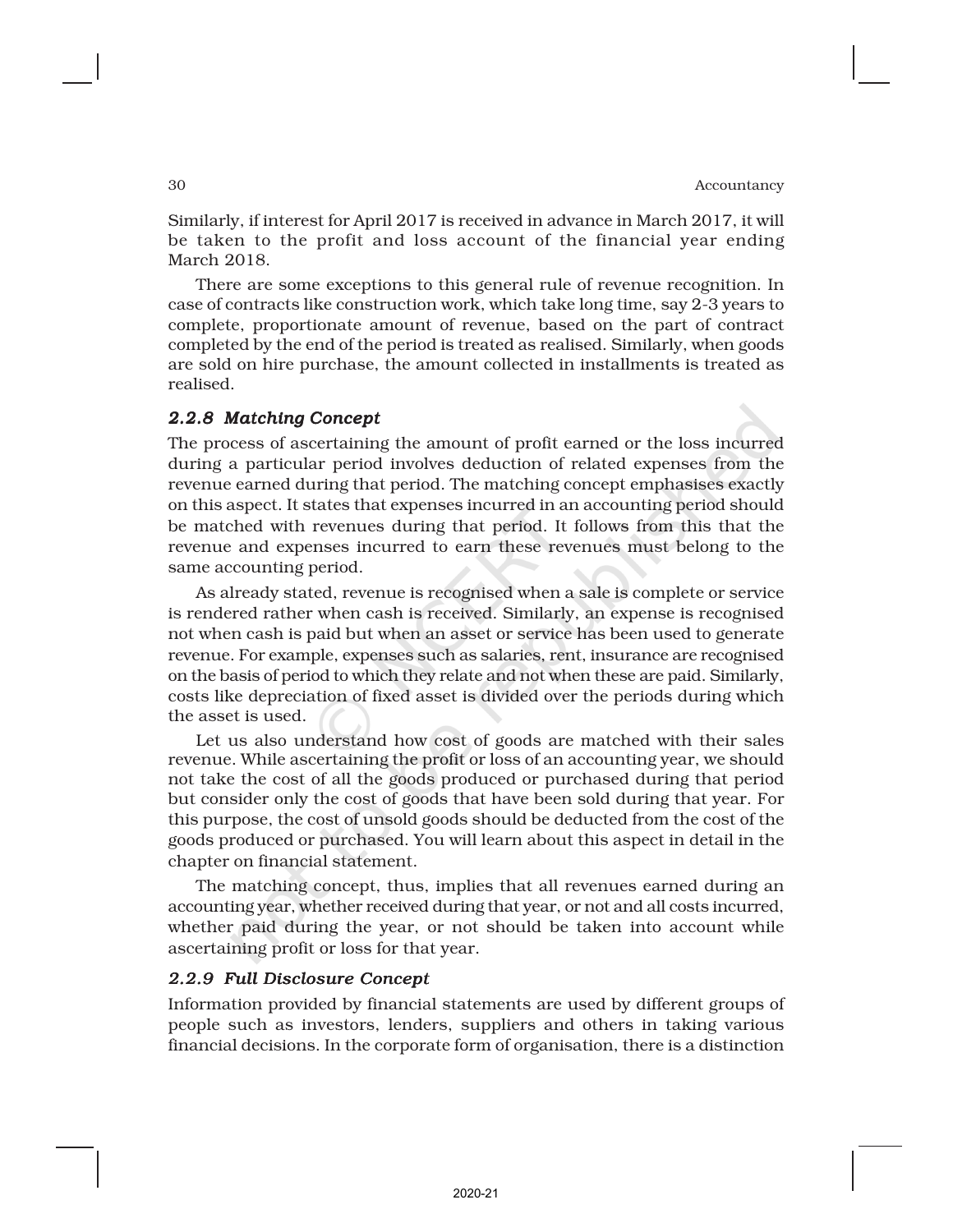between those managing the affairs of the enterprise and those owning it. Financial statements, however, are the only or basic means of communicating financial information to all interested parties. It becomes all the more important, therefore, that the financial statements makes a full, fair and adequate disclosure of all information which is relevant for taking financial decisions.

The principle of full disclosure requires that all material and relevant facts concerning financial performance of an enterprise must be fully and completely disclosed in the financial statements and their accompanying footnotes. This is to enable the users to make correct assessment about the profitability and financial soundness of the enterprise and help them to take informed decisions.

To ensure proper disclosure of material accounting information, the Indian Companies Act 1956 has provided a format for the preparation of profit and loss account and balance sheet of a company, which needs to be compulsorily adhered to, for the preparation of these statements. The regulatory bodies like SEBI, also mandates complete disclosures to be made by the companies, to give a true and fair view of profitability and the state of affairs.

#### *2.2.10 Consistency Concept*

The accounting information provided by the financial statements would be useful in drawing conclusions regarding the working of an enterprise only when it allows comparisons over a period of time as well as with the working of other enterprises. Thus, both inter-firm and inter-period comparisons are required to be made. This can be possible only when accounting policies and practices followed by enterprises are uniform and are consistent over the period of time.

To illustrate, an investor wants to know the financial performance of an enterprise in the current year as compared to that in the previous year. He may compare this year's net profit with that in the last year. But, if the accounting policies adopted, say with respect to depreciation in the two years are different, the profit figures will not be comparable. Because the method adopted for the valuation of stock in the past two years is inconsistent. It is, therefore, important that the concept of consistency is followed in preparation of financial statements so that the results of two accounting periods are comparable. Consistency eliminates personal bias and helps in achieving results that are comparable.

Also the comparison between the financial results of two enterprises would be meaningful only if same kind of accounting methods and policies are adopted in the preparation of financial statements.

However, consistency does not prohibit change in accounting policies. Necessary required changes are fully disclosed by presenting them in the financial statements indicating their probable effects on the financial results of business.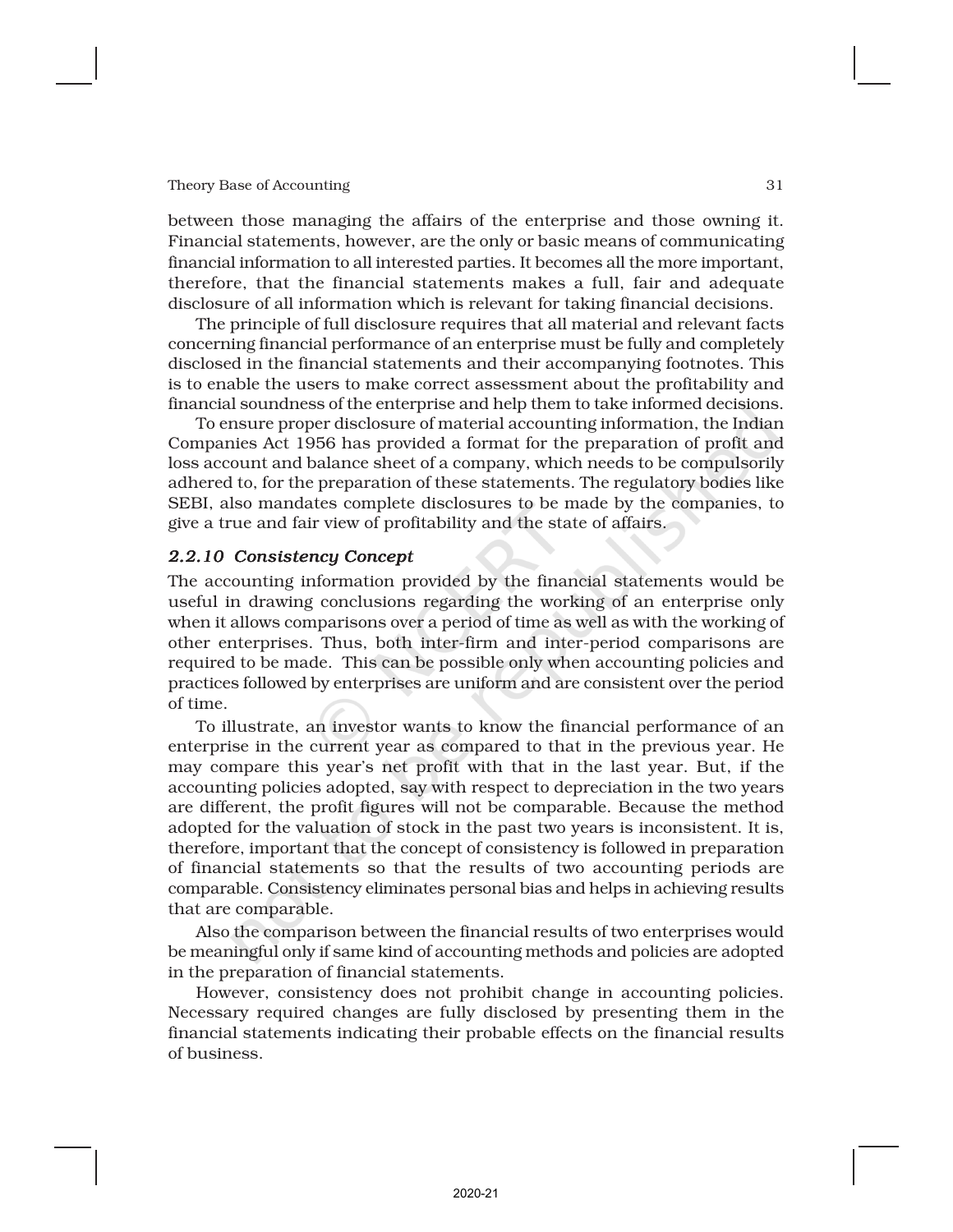## *2.2.11 Conservatism Concept*

The concept of conservatism (also called 'prudence') provides guidance for recording transactions in the book of accounts and is based on the policy of playing safe. The concept states that a conscious approach should be adopted in ascertaining income so that profits of the enterprise are not overstated. If the profits ascertained are more than the actual, it may lead to distribution of dividend out of capital, which is not fair as it will lead to reduction in the capital of the enterprise.

The concept of conservatism requires that profits should not to be recorded until realised but all losses, even those which may have a remote possibility, are to be provided for in the books of account. To illustrate, valuing closing stock at cost or market value whichever is lower; creating provision for doubtful debts, discount on debtors; writing of intangible assets like goodwill, patents, etc. from the book of accounts are some of the examples of the application of the principle of conservatism. Thus, if market value of the goods purchased has fallen down, the stock will be shown at cost price in the books but if the market value has gone up, the gain is not to be recorded until the stock is sold. This approach of providing for the losses but not recognising the gains until realised is called conservatism approach. This may be reflecting a generally pessimist attitude adopted by the accountants but is an important way of dealing with uncertainty and protecting the interests of creditors against an unwanted distribution of firm's assets. However, deliberate attempt to underestimate the value of assets should be discouraged as it will lead to hidden profits, called *secret reserves*.

## *2.2.12 Materiality Concept*

The concept of materiality requires that accounting should focus on material facts. Efforts should not be wasted in recording and presenting facts, which are immaterial in the determination of income. The question that arises here is what is a material fact. The materiality of a fact depends on its nature and the amount involved. Any fact would be considered as material if it is reasonably believed that its knowledge would influence the decision of informed user of financial statements. For example, money spent on creation of additional capacity of a theatre would be a material fact as it is going to increase the future earning capacity of the enterprise. Similarly, information about any change in the method of depreciation adopted or any liability which is likely to arise in the near future would be significant information. All such information about material facts should be disclosed through the financial statements and the accompanying notes so that users can take informed decisions. In certain cases, when the amount involved is very small, strict adherence to accounting principles is not required. For example, stock of erasers, pencils, scales, etc. are not shown as assets, whatever amount of stationery is bought in an accounting period is treated as the expense of that period, whether consumed or not. The amount spent is treated as revenue expenditure and taken to the profit and loss account of the year in which the expenditure is incurred.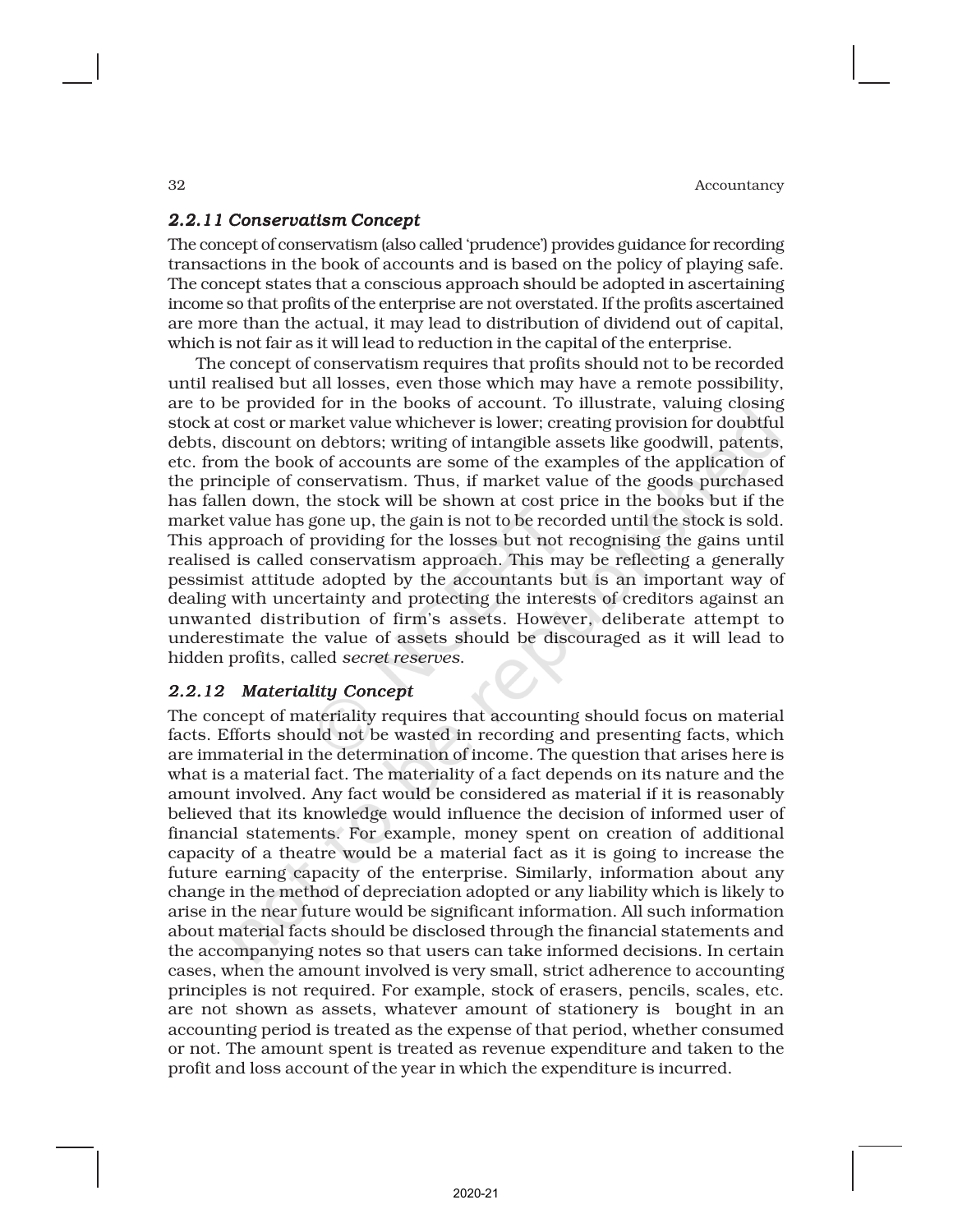## *2.2.13 Objectivity Concept*

The concept of objectivity requires that accounting transaction should be recorded in an objective manner, free from the bias of accountants and others. This can be possible when each of the transaction is supported by verifiable documents or vouchers. For example, the transaction for the purchase of materials may be supported by the cash receipt for the money paid, if the same is purchased on cash or copy of invoice and delivery challan, if the same is purchased on credit. Similarly, receipt for the amount paid for purchase of a machine becomes the documentary evidence for the cost of machine and provides an objective basis for verifying this transaction. One of the reasons for the adoption of 'Historical Cost' as the basis of recording accounting transaction is that adherence to the principle of objectivity is made possible by it. As stated above, the cost actually paid for an asset can be verified from the documents but it is very difficult to ascertain the market value of an asset until it is actually sold. Not only that, the market value may vary from person to person and from place to place, and so 'objectivity' cannot be maintained if such value is adopted for accounting purposes.

#### Test Your Understanding - II

*Fill in the correct word:*

- 1. Recognition of expenses in the same period as associated revenues is called \_\_\_\_\_\_\_\_\_\_\_\_\_\_\_concept.
- 2. The accounting concept that refers to the tendency of accountants to resolve uncertainty and doubt in favour of understating assets and revenues and overstating liabilities and expenses is known as
- 3. Revenue is generally recongnised at the point of sale denotes the concept  $\circ$ f
- 4. The \_\_\_\_\_\_\_\_\_\_\_\_\_\_\_concept requires that the same accounting method should be used from one accounting period to the next.
- 5. The\_\_\_\_\_\_\_\_\_\_\_\_\_\_\_concept requires that accounting transaction should be free from the bias of accountants and others.

#### 2.3 Systems of Accounting

The systems of recording transactions in the book of accounts are generally classified into two types, viz. Double entry system and Single entry system. Double entry system is based on the principle of "Dual Aspect" which states that every transaction has two effects, viz. receiving of a benefit and giving of a benefit. Each transaction, therefore, involves two or more accounts and is recorded at different places in the ledger. The basic principle followed is that every debit must have a corresponding credit. Thus, one account is debited and the other is credited.

Double entry system is a complete system as both the aspects of a transaction are recorded in the book of accounts. The system is accurate and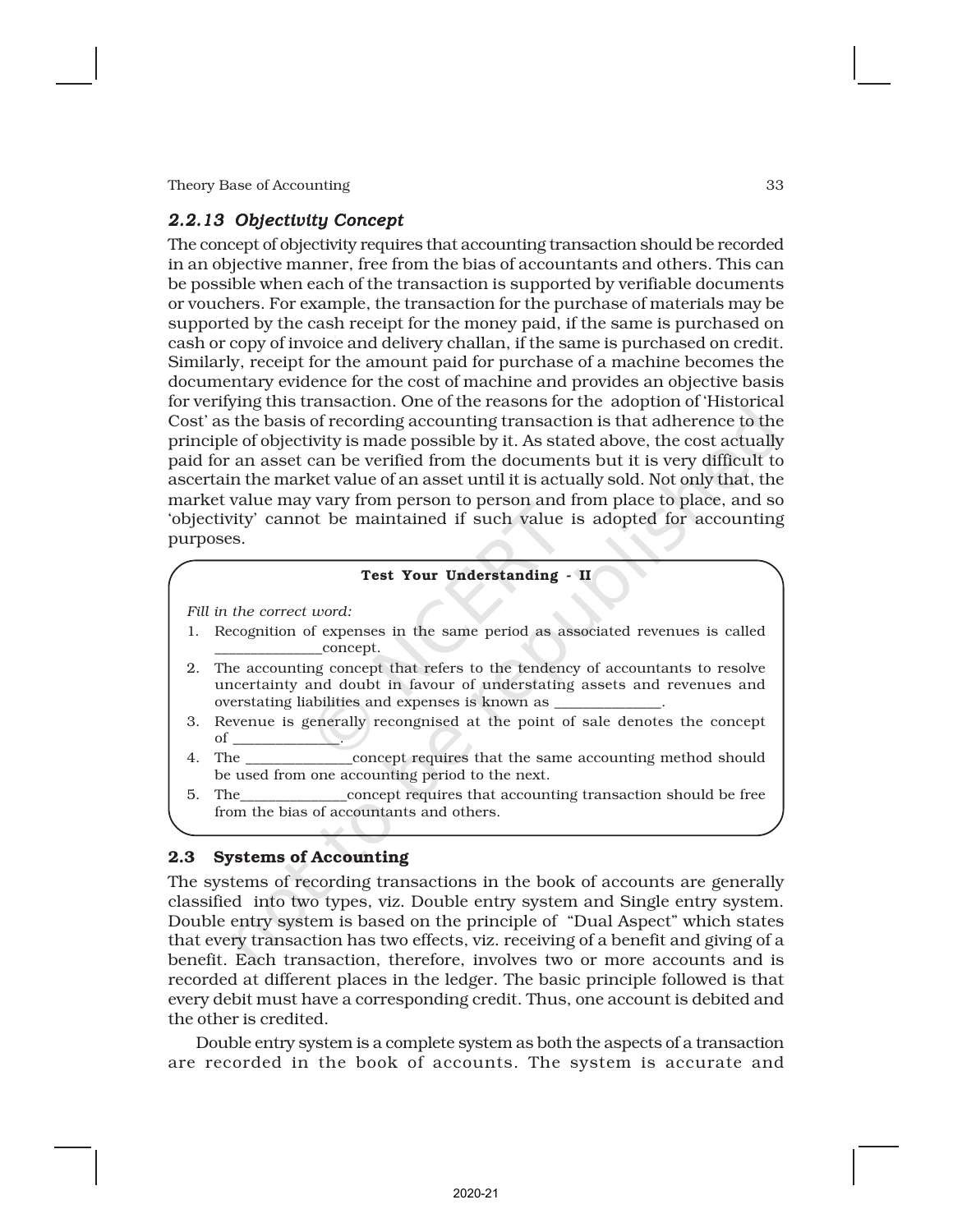more reliable as the possibilities of frauds and mis-appropriations are minimised. The arithmetic inaccuracies in records can mostly be checked by preparing the trial balance. The system of double entry can be implemented by big as well as small organisations.

Single entry system is not a complete system of maintaining records of financial transactions. It does not record two-fold effect of each and every transaction. Instead of maintaining all the accounts, only personal accounts and cash book are maintained under this system. In fact, this is not a system but a lack of system as no uniformity is maintained in the recording of transactions. For some transactions, only one aspect is recorded, for others, both the aspects are recorded. The accounts maintained under this system are incomplete and unsystematic and therefore, not reliable. The system is, however, followed by small business firms as it is very simple and flexible (you will study about them in detail later in this book).

## 2.4 Basis of Accounting

From the point of view the timing of recognition of revenue and costs, there can be two broad approaches to accounting. These are:

- (i) Cash basis; and
- (ii) Accrual basis.

Under the *cash basis*, entries in the book of accounts are made when cash is received or paid and not when the receipt or payment becomes due. Let us say, for example, if office rent for the month of December 2014, is paid in January 2015, it would be recorded in the book of account only in January 2015.

Similarly sale of goods on credit in the month of January 2015 would not be recorded in January but say in April, when the payment for the same is received. Thus this system is incompatible with the matching principle, which states that the revenue of a period is matched with the cost of the same period. Though simple, this method is inappropriate for most organisations as profit is calculated as a difference between the receipts and disbursement of money for the given period rather than on happening of the transactions.

Under the *accrual basis*, however, revenues and costs are recognised in the period in which they occur rather when they are paid. A distinction is made between the receipt of cash and the right to receive cash and payment of cash and legal obligation to pay cash. Thus, under this system, the monitory effect of a transaction is taken into account in the period in which they are earned rather than in the period in which cash is actually received or paid by the enterprise. This is a more appropriate basis for the calculation of profits as expenses are matched against revenue earned in relation thereto. For example, raw material consumed are matched against the cost of goods sold.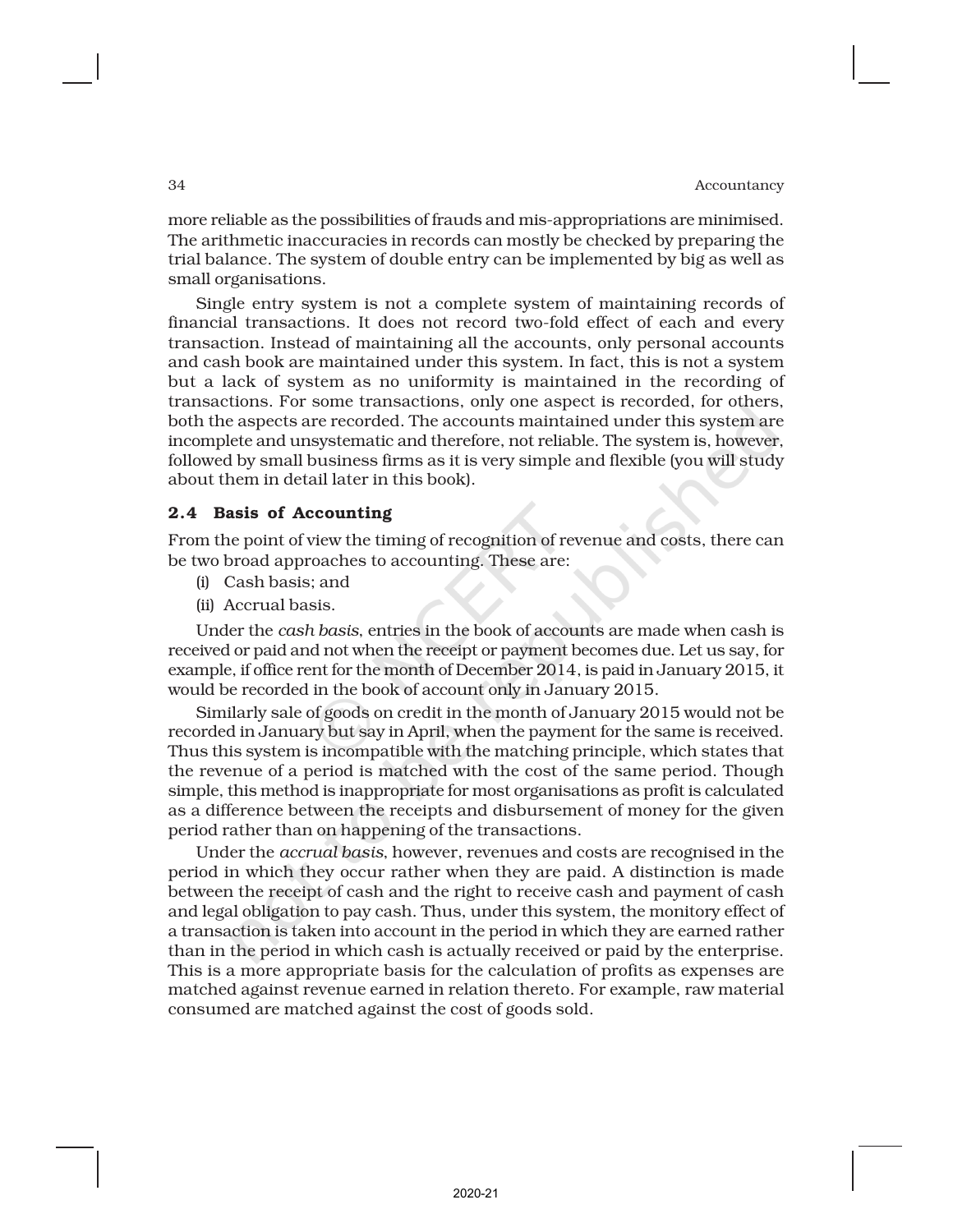#### 2.5 Accounting Standards

Accounting standards are written policy documents covering the aspects of recognition, measurement, treatment, presentation and disclosure of accounting transactions in financial statements. Accounting standard is an authoritative statement issued by ICAI, a professional body of accounting in our country. The objective of accounting standard is to bring uniformity in different accounting policies in order to eliminate non comparability of financial statements for enhancing reliability of financial statements. Secondly, the accounting standard provides a set of standard accounting policies, valuation norms and disclosure requirements. In addition to improving credibility of accounting data, accounting standard enhances comparability of financial statements, both intra and inter enterprises. Such comparisons are very effective and widely used for assessment of firms' performance by the users of accounting.

## *Need for Accounting Standards*

Accounting extends information to various users of information. Accounting information can serve the interest of different users only if it possesses uniformity and full disclosure of relevant information. There can be alternate accounting treatment and valuation norms which may be used by any business entity. Accounting standard facilitate the scope of those alternatives which fulfil the basic qualitative characteristics of true and fair financial statement.

## *Benefits of Accounting Standards*

- 1. Accounting standard helps in eliminating variations in accounting treatment to prepare financial statements.
- 2. Accounting standard may call for disclosures of certain information which may not be required by law, but such information might be useful for general public, investors and creditors.
- 3. Accounting standard facilitate comparability between financial statements of inter and intra companies.

## *Limitations of Accounting Standards*

- 1. Accounting standard makes choice between different alternate accounting treatments difficult to apply.
- 2. It is rigidly followed and fails to extend flexibility in applying accounting standards.
- 3. Accounting standard cannot override the statue. The standards are required to be farmed within the ambit of prevailing status.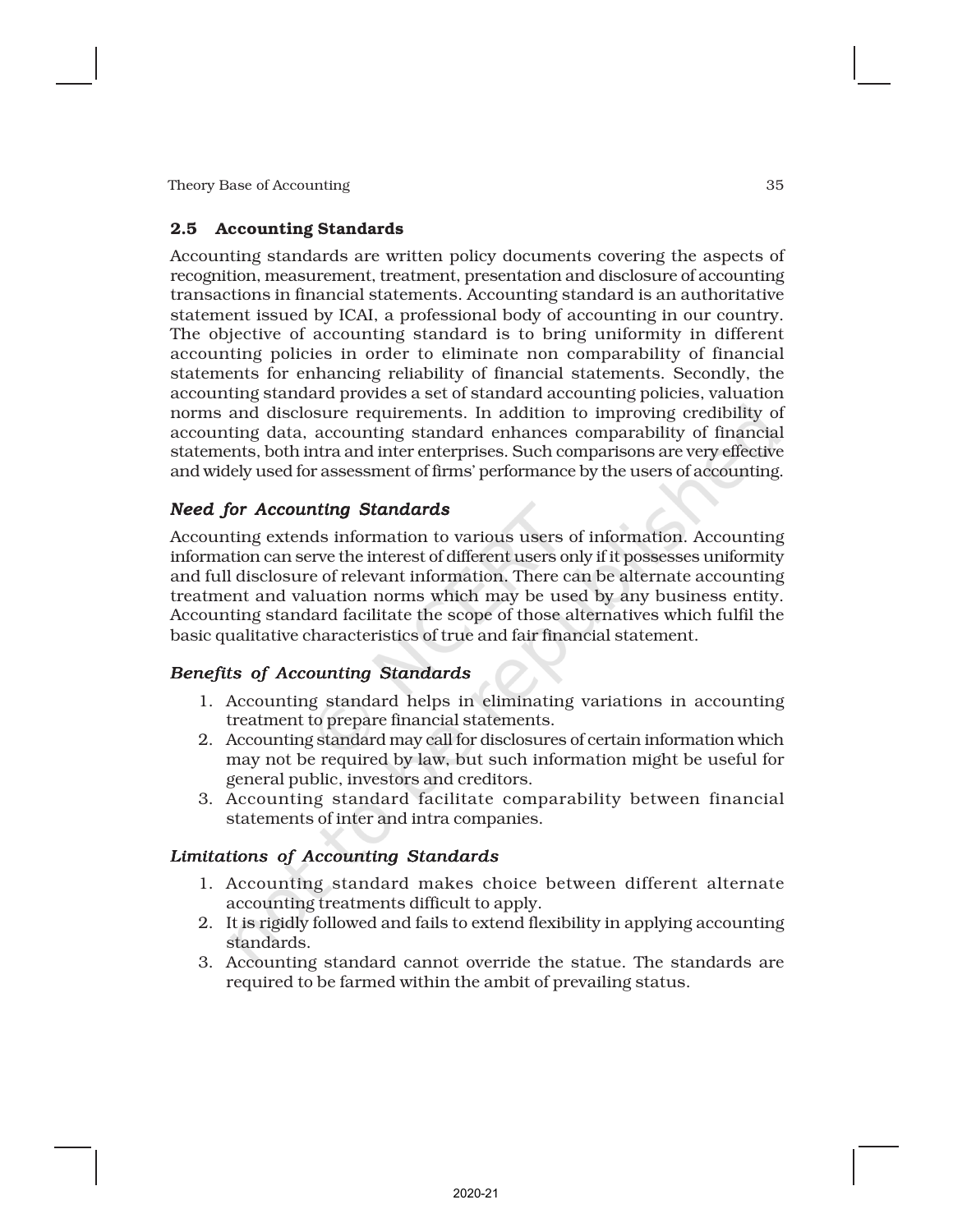## *Applicability of Accounting Standards*

Except the purely charitable organisation which does not have any commercial, industrial and business activity, accounting standard is applicable to:

- 1. Sole proprietorship unit
- 2. Partnership firm
- 3. Societies
- 4. Trusts
- 5. Hindu undivided family
- 6. Association of persons
- 7. Cooperative societies
- 8. Companies
- 9. International Financial Reporting System
- 10.There have been vast changes in the global economic scenario with the emergence of globalisation, liberalisation and privatization. The advent of translational corporations in search of funds in order to sustain their ongoing operations in addition to fuelling the growth of economy has resulted in raising capital globally, i.e., cutting across international boundaries. Since each country has its own set of rules and regulations for maintaining business records for accounting purposes and financial reporting, it becomes a cumbersome and complex exercise to comply with the existing accounting rules and regulations of the country in case the business enterprise decides to raise its capital needs from foreign country. In order to make economy more dynamic, competitive and to boost confidence amongst international analysts and investors, it is important that the financial statements put forward by the business organisations across the countries are comparable on similar parameters, investor friendly, fair, transparent and decisions worthy. In view of this, a trend towards global convergence of accounting standards is seeking momentum for international financial reporting.

## *Need for IFRS*

- 1. The important economic decisions are made on the basis of financial statements. In order to avoid manipulations of figures in the financial accounts, there is a need for consistent way of deciding which elements require recognition and measurement and how information is presented in the financial statements. Hence, IFRS helps to prevent material manipulation or errors in financial statements.
- 2. IFRS helps in global harmonisation. Unless accounting activities are regulated, different countries will apply different set of accounting rules and regulations are prevalent in each country. This will restrict uniformity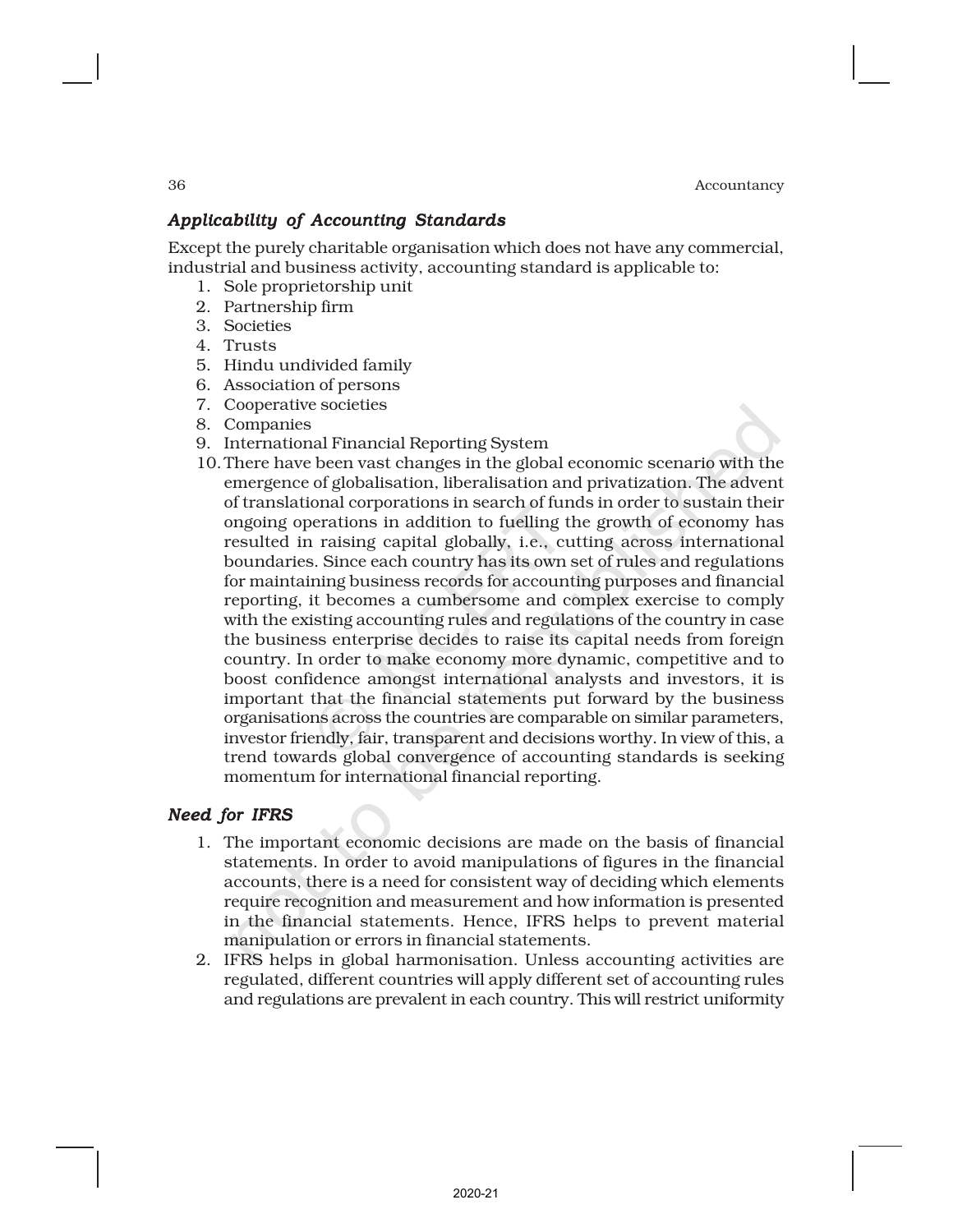and comparability of financial statements. Hence, IFRS promotes global standards for each of business growth.

3. It facilitates global investment. The convergence of financial reporting and accounting standards is a valuable process that contributes to the free flow of global investments and achieves substantial benefits for all capital market stakeholders.

To uniform accounting policies and procedures almost all countries have agreed to apply IFRS. But the name of this IFRS has been converged as Ind AS. In substance , Ind AS is not different from IFRS. Ind AS is accounting standard notified by ministry of corporate affairs and has wide range of convergence as compared to existing accounting standards.

The list of Ind AS and existing standards for comparative analysis is given below:

| Ind AS | <b>Title</b>                        | <b>AS</b>      | Title                              |
|--------|-------------------------------------|----------------|------------------------------------|
| 1      | <b>Presentation of Financial</b>    | $\mathbf{1}$   | Disclosure of accounting           |
|        | <b>Statements</b>                   |                | policies                           |
|        |                                     |                | Framework for preparation          |
|        |                                     |                | and presentation of financial      |
|        |                                     |                | statements                         |
| 2      | Inventories                         | $\overline{2}$ | Valuation of inventories           |
| 7      | <b>Cash Flow Statements</b>         | 3              | Cash flow statements               |
| 8      | <b>Accounting Policies, Changes</b> | 5              | Net profit or loss for the period, |
|        | in Accounting Estimates and         |                | prior period items and changes     |
|        | Errors                              |                | in accounting policies             |
| 10     | <b>Events after the Balance</b>     | $\overline{4}$ | Contingencies and events           |
|        | <b>Sheet Date</b>                   |                | occurring after the balance        |
|        |                                     |                | sheet date                         |
| 11     | <b>Construction Contracts</b>       | $\overline{7}$ | Construction contracts             |
| 12     | <b>Income Taxes</b>                 | 22             | Accounting for taxes on income     |
| 16     | Property, Plant and                 | 10             | Accounting for fixed assets        |
|        | Equipment                           | 6              | Depreciation accounting            |
| 17     | Leases                              | 19             | Leases                             |
| 18     | Revenue                             | 9              | Revenue recognition                |
| 19     | <b>Employee Benefits</b>            | 15             | <b>Employee Benefits</b>           |
| 20     | <b>Accounting for Government</b>    | 12             | Accounting for government          |
|        | Grants and Disclosure of            |                | grants                             |
|        | <b>Government Assistance</b>        |                |                                    |
| 21     | The Effects of Changes in           | 11             | The effects of changes in          |
|        | <b>Foreign Exchange Rates</b>       |                | foreign exchange rates             |
| 23     | <b>Borrowing Costs</b>              | 16             | <b>Borrowing Costs</b>             |
| 24     | <b>Related Party Disclosures</b>    | 18             | <b>Related Party Disclosures</b>   |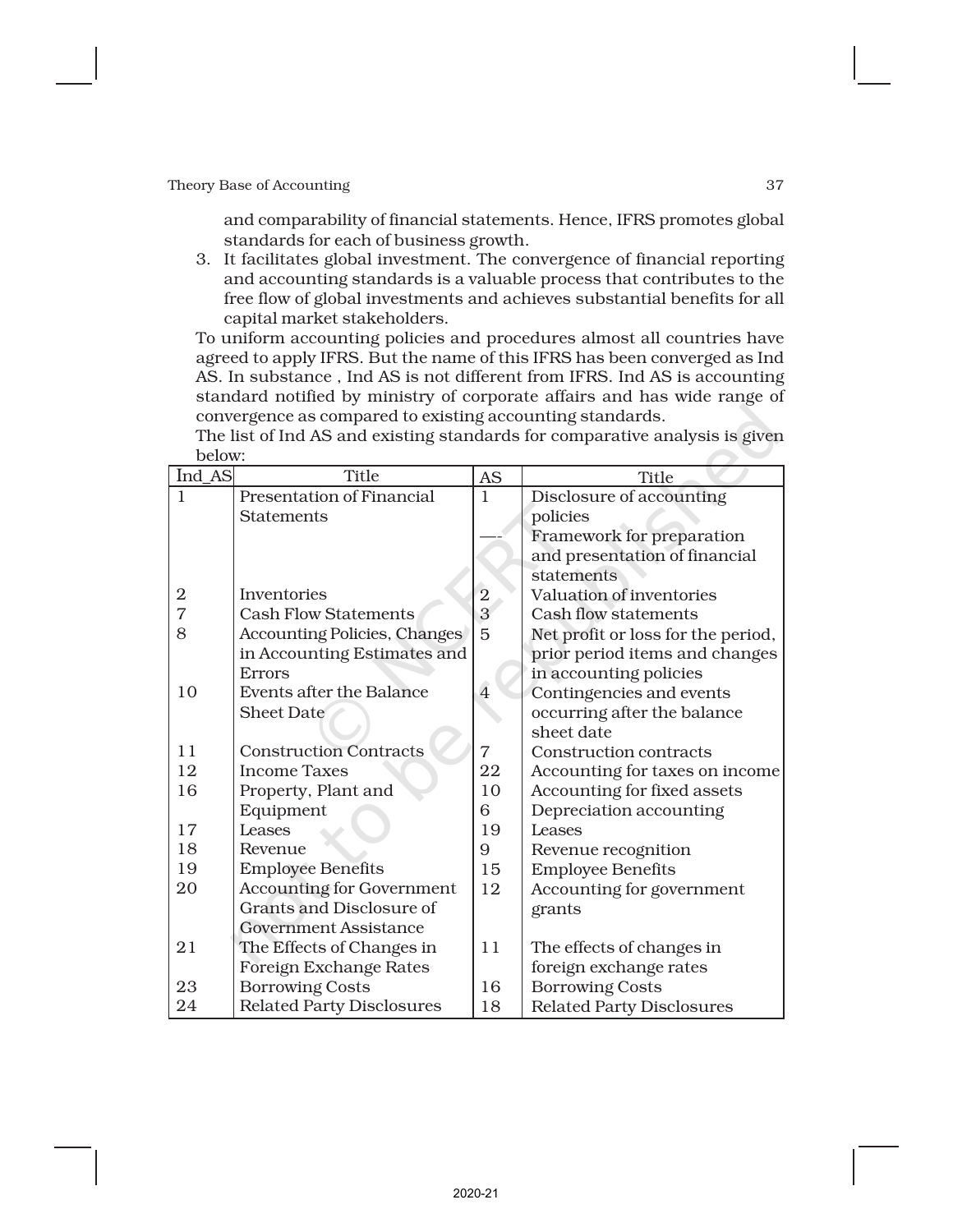| 27  | <b>Consolidated and Separate</b>   | 21  | <b>Consolidated Financial</b>      |
|-----|------------------------------------|-----|------------------------------------|
|     | <b>Financial Statements</b>        |     | <b>Statements</b>                  |
| 28  | <b>Investments in Associates</b>   | 23  | Accounting for Investment in       |
|     |                                    |     | <b>Associates in CFS</b>           |
| 29  | <b>Financial Reporting in</b>      |     |                                    |
|     | <b>Hyperinflationary Economics</b> |     |                                    |
| 31  | <b>Interests in Joint Ventures</b> | 27  | Financial reporting of interest    |
|     |                                    |     | in joint venture                   |
| 32  | <b>Financial Instruments:</b>      | 31  | Financial instrument:              |
|     | Presentation                       |     | Presentation                       |
| 33  | <b>Earnings Per Share</b>          | 20  | <b>Earnings Per Share</b>          |
| 34  | <b>Interim Financial Reporting</b> | 25  | <b>Interim Financial reporting</b> |
| 36  | Impairment of assets               | 28  | <b>Impairment of Asset</b>         |
| 37  | Provisions, contingent             | 29  | Provisions, contingent             |
|     | liabilities and contingent         |     | liabilities and contingent assets  |
|     | assets                             |     |                                    |
| 38  | Intangible assets                  | 30  | Intangible assets                  |
| 39  | Financial instruments:             | 13  | <b>Financial instruments:</b>      |
|     | Recognition and                    |     | Recognition and measurement        |
|     | measurement                        |     |                                    |
|     |                                    | 13  | Accounting for investments         |
| 40  | Investment property                | 13  | Accounting for investments         |
| 101 | First time adoption of             |     |                                    |
|     | international financial            |     |                                    |
|     | reporting standards                |     |                                    |
| 102 | Share-based payments               | --- | G.N. on employee share based       |
|     |                                    |     | payment                            |
| 103 | <b>Business combinations</b>       | 14  | Accounting for amalgamations       |
| 104 | <b>Insurance Contracts</b>         |     |                                    |
| 105 | Non-current Assets held for        | 24  | Discontinuing Operation            |
|     | Sale and Discontinued              |     |                                    |
|     | Operations                         |     |                                    |
| 106 | <b>Exploration for and</b>         |     |                                    |
|     | <b>Evaluation of Mineral</b>       |     |                                    |
|     | <b>Resources</b>                   |     |                                    |
| 107 | <b>Financial Instruments:</b>      | 32  | <b>Financial Instrument:</b>       |
|     | <b>Disclosures</b>                 |     | Disclosure                         |
| 108 | <b>Operating Segments</b>          | 17  | <b>Segment Reporting</b>           |
|     |                                    |     |                                    |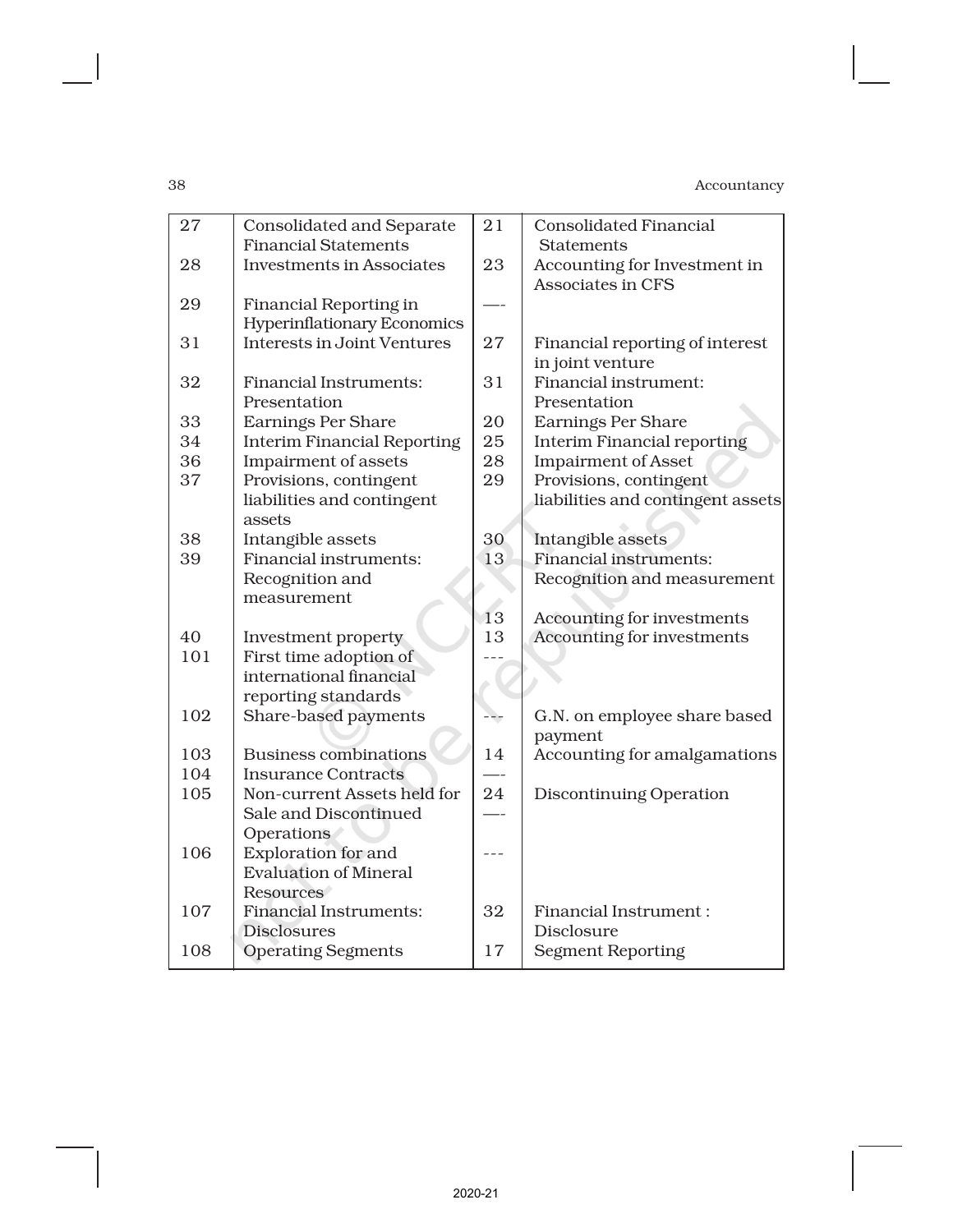#### Goods and Services Tax (One Country One Tex)

GST is a destination based tax on consumption of goods and services. It is proposed to be levied at all stages right from manufacture up to final consumption with credit of taxes paid at previous stages available as setoff. In a nutshell, only value addition will be taxed and burden of tax is to be borne by the final consumer. The concept of destination based tax on consumption implies has the tax would accrue to the taxing authority which has jurisdiction over the place of consumption which is also termed as place of supply.

GST has a dual aspect with the Centre and States simultaneously levying on a common tax base. There are three main components of GST which are CGST, SGST, CGST means Central Goods and Services Tax. Taxes collected under CGST will constitute the revenues of the Central Government . The present central taxes like central excise duty, additional excise duty, special excise duty, central sales tax etc., will be subsumed under CGST. SGST means State Good and Services Tax. A collection of SGST is the revenue of the State Government. With GST all state taxes like VAT, entertainment tax, luxury tax, entry tax etc, will be merged with GST. For example, Ramesh a dealer in Punjab sell goods to Seema in Punjab worth  $\bar{\tau}$  10,000. If the GST rate is 18%, i.e., 9% CGST and 9% SGST,  $\bar{\xi}$  900 will go to Central Government and 900 will go to Punjab Government.

IGST means Integrated Goods and Services Tax. Revenue collected under IGST is divided between Central and State Government as per the rates specified by the Government. IGST is charged on transfer of goods and services from one state to another. Import of goods and services are also covered under IGST. For example, if the goods are transferred from Madhya Pradesh to Rajasthan then this transaction will attract IGST. Lets extend the above example to understand SGST. If Ramesh in Madhya Pradesh sell goods to Anand in Rajasthan worth  $\bar{\xi}$  1,000,000. Applicable GST late is 18% i.e., 9% CGST and 9% SGST. In this case, the dealer will charge 18,000 as IGST and will go the Central Government.

India is a federal country where both the Centre and the States have been assigned the powers to levy and collect taxes through appropriate legislation. Both the levels of government have distinct responsibilities to perform according to the division of powers prescribed in the Constitution for which they need to rise resources. A dual GST will, therefore, be in keeping with the Constitutional requirement of fiscal federalism. Hence, Centre will levy and administer CGST & IGST while respective states will levy and administer SGST. The Constitution of India has been amended for this purpose.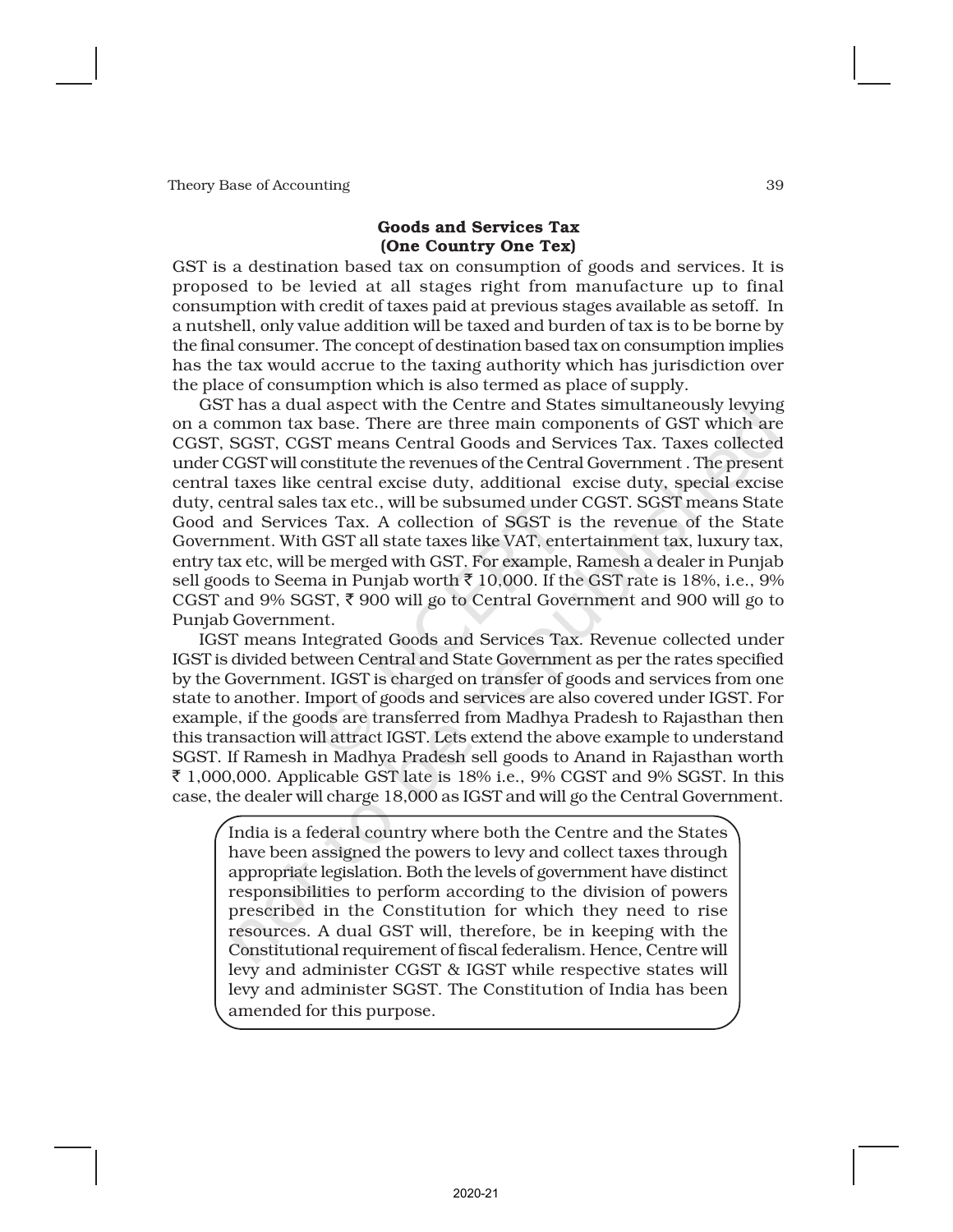

## Characteristics of Goods and Services Tax

- 1. GST is a common law and procedure throughout the country under single administration.
- 2. GST is a destination based tax and levied at a single point at the time of consumption of goods and services by the end consumer.
- 3. GST is a comprehensive levy and collection on both goods and services at the same rate with benefit of input tax credit or subtraction of value.
- 4. Minimum number of rates of tax does not exceed two.
- 5. There is no scope for levy of cess, resale tax, additional tax, turnover tax etc.
- 6. There is no multiple levy of tax on goods and services, such as sales tax, entry tax, octroi, entertainment tax or luxury tax etc.

#### Do it yourself

State how the GST rates will be applicable if CGST is 9%, SGST is 9% and IGST 18% in each of the following situations:

- 1. Goods worth  $\bar{z}$  10,000 is sold by a Manufacturer 1 in Maharashtra to a Dealer A in Maharastra.
- 2. Dealer A sell goods worth  $\bar{\tau}$  25,000 to Dealer B in Gujarat.
- 3. Dealer B sell goods to Sunita in Gujarat worth  $\bar{z}$  30,000.
- 4. Sunita sell goods to Ravindra in Rajasthan worth  $\bar{\tau}$  65,000.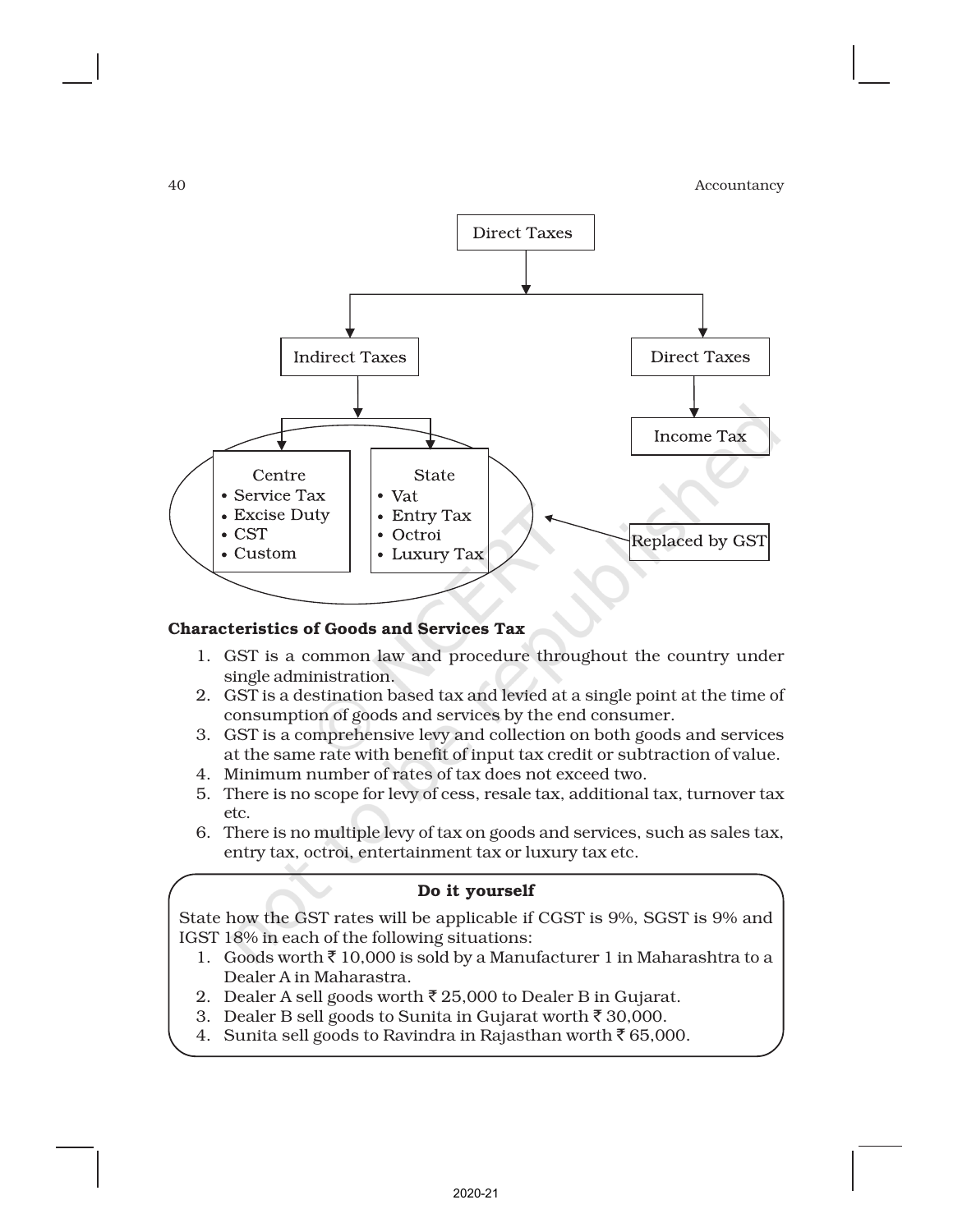#### Advantages

- 1. Introduction of GST has resulted in the abolition of multiple types of taxes in goods and services.
- 2. GST widens the tax base and increased revenue to Centre and State thereby reducing administrative cost for the Government.
- 3. GST has reduced compliance cost and increases voluntary compliance.
- 4. GST has affected rates of tax to the maximum of two floor rates.
- 5. GST has removed the cascading effect on taxation.
- 6. GST will result in enhancing manufacturing and distribution system affecting the cost of production of goods and services and consequently the demand and production of goods and services will increase.
- 7. It will eventually promote economic efficiency and sustainable long term economic growth as GST is neutral to business processes, business models, organisational structure and geographical location.
- 8. GST would help to extend competitive edge in international market for goods and services produced in the country leading to increased exports.



#### *Key Terms Introduced in the Chapter*

• Going concern • Comparibility • Full discloser • Generally accepted • Revenue Relisation • Operating guidelines

- Cost
- Matching
- Materiality
- Objectivity
- Consistency
- Dual aspect
- Conservatism(Prudence)
- Accounting period
- Money measurement
- Accounting concept
- Accounting Principles (GAAP)
- GAAP
- GST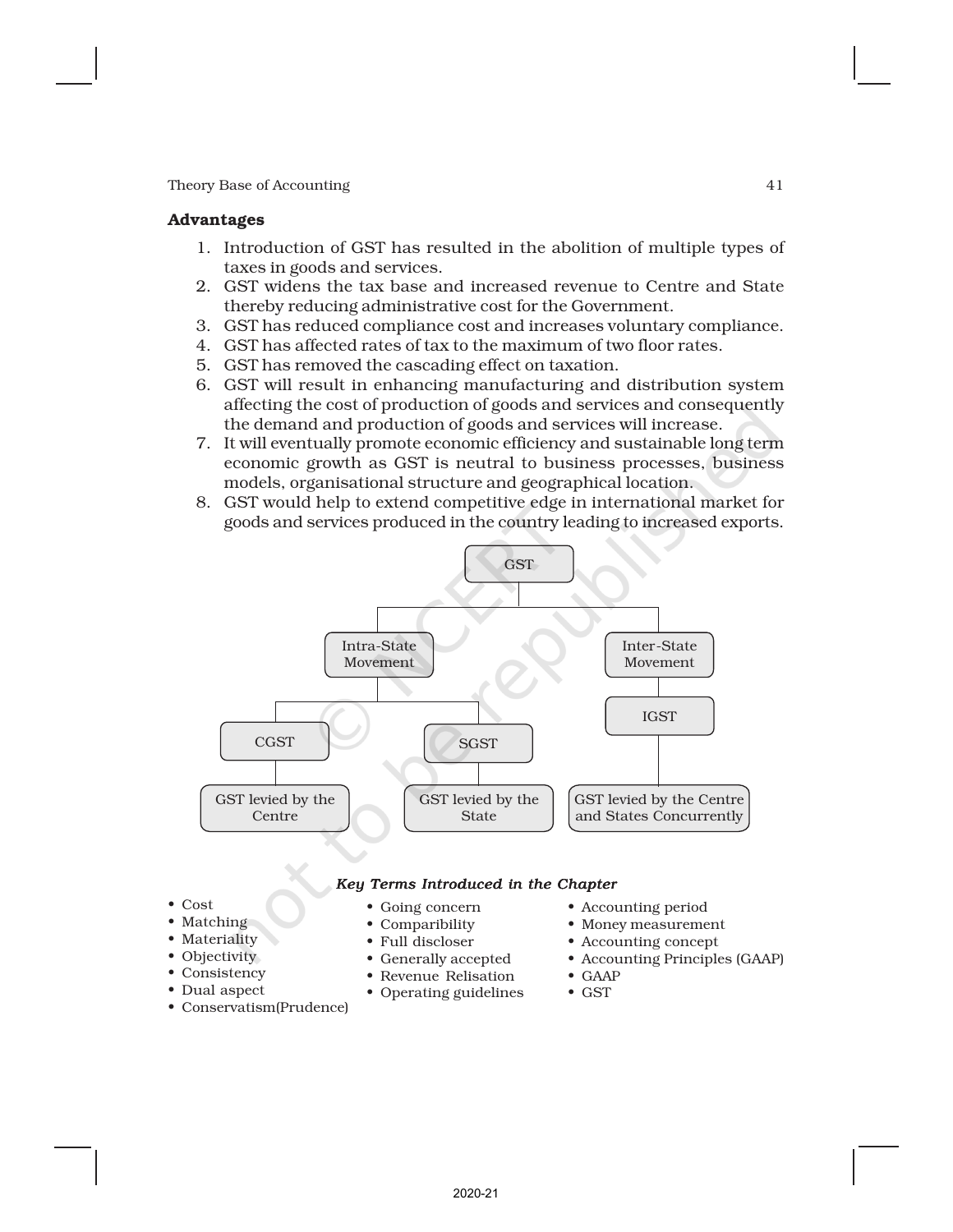#### *Summary with Reference to Learning Objectives*

- 1. *Generally Accepted Accounting Principles (GAAP)*: Generally Accepted Accounting principles refer to the rules or guidelines adopted for recording and reporting of business transactions in order to bring uniformity in the preparation and presentation of financial statements. These principles are also referred to as concepts and conventions. From the practicality view point, the various terms such as principles, postulates, conventions modifying principles, assumptions, etc. have been used interchangeably and are referred to as basic accounting concepts, in the present book.
- 2. *Basic Accounting Concepts*: The basic accounting concepts are referred to as the fundamental ideas or basic assumptions underlying the theory and practice of financial accounting and are broad working rules of accounting activities.
- 3. *Business Entity*: This concept assumes that business has distinct and separate entity from its owners. Thus, for the purpose of accounting, business and its owners are to be treated as two separate entities.
- 4. *Money Measurement*: The concept of money measurement states that only those transactions and happenings in an organisation, which can be expressed in terms of money are to be recorded in the book of accounts. Also, the records of the transactions are to be kept not in the physical units but in the monetary units.
- 5. *Going Concern*: The concept of going concern assumes that a business firm would continue to carry out its operations indefinitely (for a fairly long period of time) and would not be liquidated in the near future.
- 6. *Accounting Period*: Accounting period refers to the span of time at the end of which the financial statements of an enterprise are prepared to know whether it has earned profits or incurred losses during that period and what exactly is the position of its assets and liabilities, at the end of that period.
- 7. *Cost Concept*: The cost concept requires that all assets are recorded in the book of accounts at their cost price, which includes cost of acquisition, transportation, installation and making the asset ready for the use.
- 8. *Dual Aspect*: This concept states that every transaction has a dual or two-fold effect on various accounts and should therefore be recorded at two places. The duality principle is commonly expressed in terms of fundamental accounting equation, which is:

#### Assets = Liabilities + Capital

- 9. *Revenue Recognition*: Revenue is the gross in-flow of cash arising from the sale of goods and services by an enterprise and use by others of the enterprise resources yielding interest royalities and divididends. The concept of revenue recognition requires that the revenue for a business transaction should be considered realised when a legal right to receive it arises.
- 10. *Matching*: The concept of matching emphasises that expenses incurred in an accounting period should be matched with revenues during that period. It follows from this that the revenue and expenses incurred to earn these revenue must belong to the same accounting period.
- 11. *Full Disclosure*: This concept requires that all material and relevant facts concerning financial performance of an enterprise must be fully and completely disclosed in the financial statements and their accompanying footnotes.
- 12. *Consistency*: This concepts states that accounting policies and practices followed by enterprises should be uniform and consistent one the period of time so that results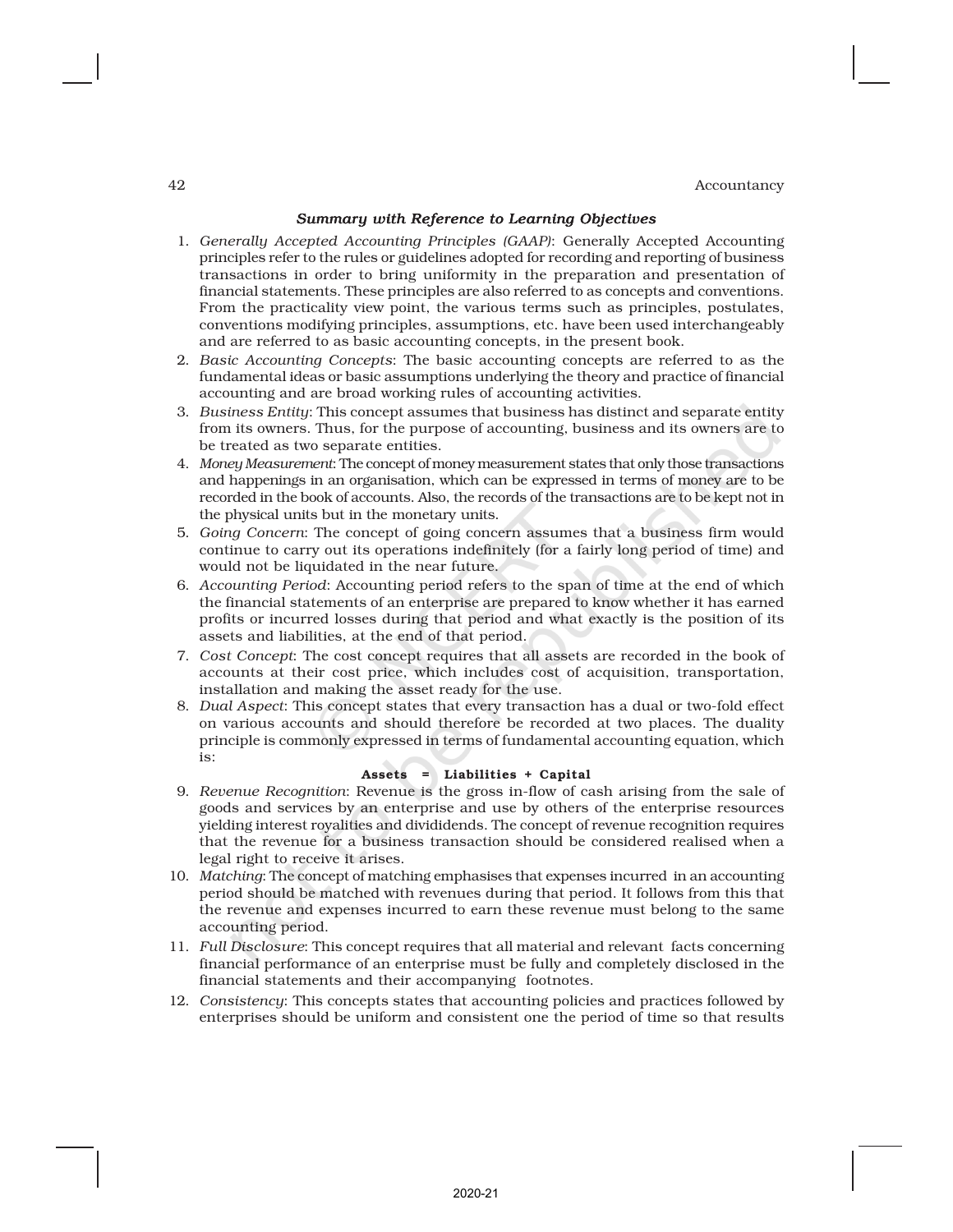are composable. Comparability results when the same accounting principles are consistently being applied by different enterprises for the period under comparison, or the same firm for a number of periods.

- 13. *Conservatism:* This concept requires that business transactions should be recorded in such a manner that profits are not overstated. All anticipated losses should be accounted for but all unrealised gains should be ignored.
- 14. *Materiality*: This concept states that accounting should focus on material facts. If the item is likely to influence the decision of a reasonably prudent investor or creditor, it should be regarded as material, and shown in the financial statements.
- 15. *Objectivity*: According to this concept, accounting transactions should be recorded in the manner so that it is free from the bias of accountants and others.
- 16. *Systems of Accounting*: There are two systems of recording business transactions, viz. double entry system and single entry system. Under double entry system every transaction has two-fold effects where as single entry system is known as incomplete records.
- 17. *Basis of Accounting:* The two broad approach of accounting are cash basis and accrual basis. Under cash basis transactions are recorded only when cash are received or paid. Whereas under accrual basis, revenues or costs are recognises when they occur rather than when they are paid.
- 18. *Accounting Standards*: Accounting standards are written statements of uniform accounting rules and guidelines in practice for preparing the uniform and consistent financial statements. These standards cannot over ride the provisions of applicable laws, customs, usages and business environment in the country.
- 19. GST is a destination tax on the consumption of goods and services levied at all stages right from manufacturing up to the final consumption with credit of taxes paid at previous stages.

#### *Questions for Practice*

*Short Answers*

- 1. Why is it necessary for accountants to assume that business entity will remain a going concern?
- 2. When should revenue be recognised? Are there exceptions to the general rule?
- 3. What is the basic accounting equation?
- 4. The realisation concept determines when goods sent on credit to customers are to be included in the sales figure for the purpose of computing the profit or loss for the accounting period. Which of the following tends to be used in practice to determine when to include a transaction in the sales figure for the period. When the goods have been:

a. dispatched b. invoiced c. delivered d. paid for Give reasons for your answer.

- 5. Complete the following worksheet:
	- (i) If a firm believes that some of its debtors may 'default', it should act on this by making sure that all possible losses are recorded in the books. This is an example of the \_\_\_\_\_\_\_\_\_\_\_ concept.
	- (ii) The fact that a business is separate and distinguishable from its owner is best exemplified by the \_\_\_\_\_\_\_\_\_\_\_ concept.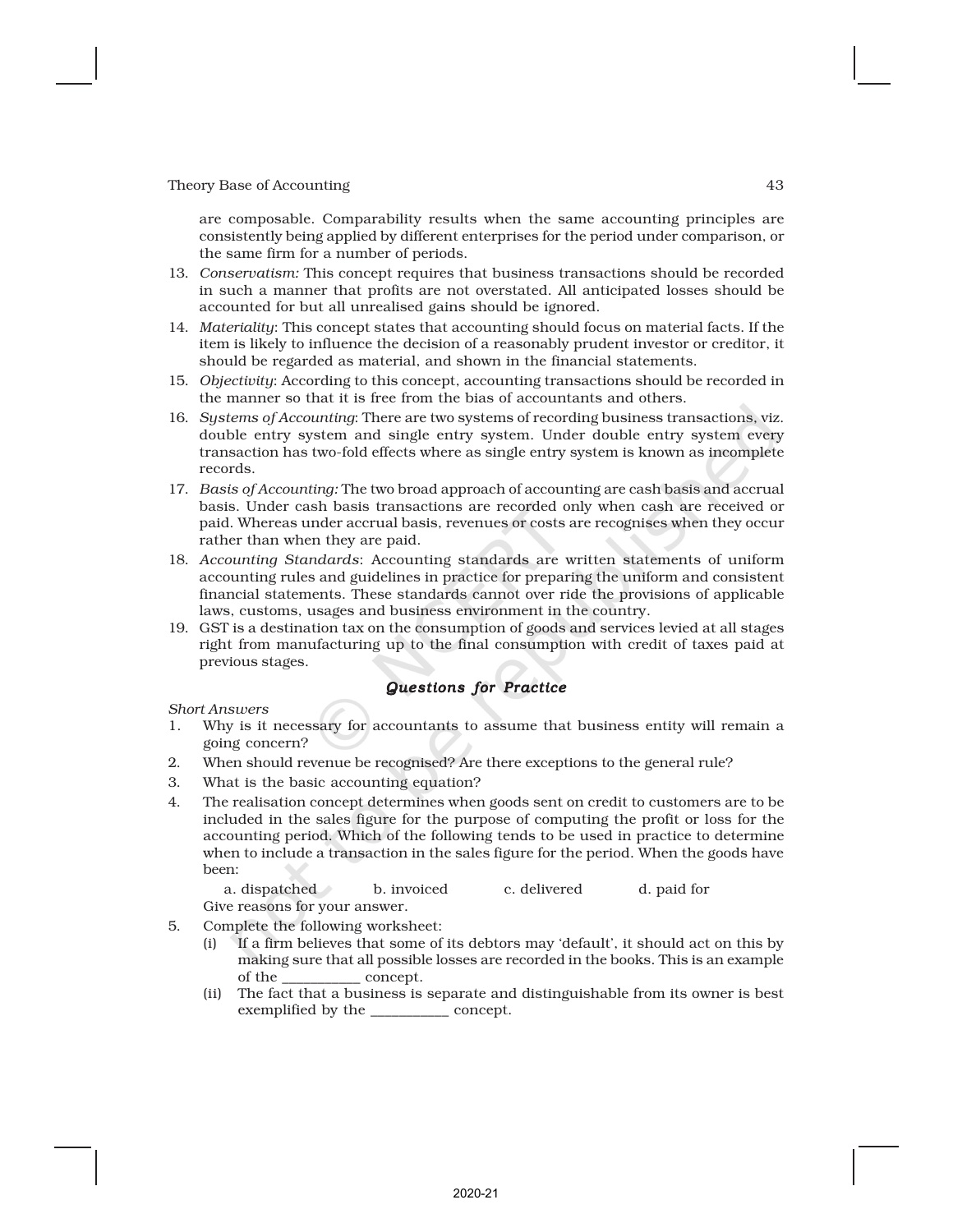- (iii) Everything a firm owns, it also owns out to somebody. This co-incidence is explained by the \_\_\_\_\_\_\_\_\_\_\_ concept.
- (iv) The \_\_\_\_\_\_\_\_\_\_\_ concept states that if straight line method of depreciation is used in one year, then it should also be used in the next year.
- (v) A firm may hold stock which is heavily in demand. Consequently, the market value of this stock may be increased. Normal accounting procedure is to ignore this because of the
- (vi) If a firm receives an order for goods, it would not be included in the sales figure owing to the
- (vii) The management of a firm is remarkably incompetent, but the firms accountants can not take this into account while preparing book of accounts because of \_\_\_\_\_\_\_\_\_\_\_ concept.

*Long Answers*

- 1. 'The accounting concepts and accounting standards are generally referred to as the essence of financial accounting'. Comment.
- 2. Why is it important to adopt a consistent basis for the preparation of financial statements? Explain.
- 3. Discuss the concept-based on the premise 'do not anticipate profits but provide for all losses'.
- 4. What is matching concept? Why should a business concern follow this concept? Discuss.
- 5. What is the money measurement concept? Which one factor can make it difficult to compare the monetary values of one year with the monetary values of another year?

#### *Activity 1*

Ruchica's father is the sole proprietor of 'Friends Gifts', a firm engaged in the sale of gift items. In the process of preparing financial statements, the accountant of the firm Mr. Goyal fell ill and had to proceed on leave. Ruchica's father was urgently in need of the statements as these had to be submitted to the bank, in pursuance of a loan of  $\bar{z}$  5 lakh applied for the expansion of the business of the firm. Ruchica who is studying Accounting in her school, volunteered to complete the work. On scrutinising the accounts, the banker found that the value of building bought a few years back for  $\bar{z}$  7 lakh has been shown in the books at  $\bar{\tau}$  20 lakh, which is its present market value. Similarly, as compared to the last year, the method of valuation of stock was changed, resulting in value of goods to be about 15 per cent higher. Also, the whole amount of  $\bar{z}$  70,000 spent on purchase of personal computer (expected life 5 years) during the year had been charged to the profits of the current year. The banker did not rely on the financial data provided by Ruchica. Advise Ruchica for the mistakes committed by her in the preparation of financial statements in the context of basic concepts in accounting.

#### *Activity 2*

A customer has filed a suit against a trader who has supplied poor quality goods to him. It is known that the court judgment will be in favour of the customer and the trader will be required to pay the damages. However, the amount of legal damages is not known with certainity. The accounting year has already been ended and the books are now finalised to ascertain true profit or loss. The accountant of the trader has advised him not to consider